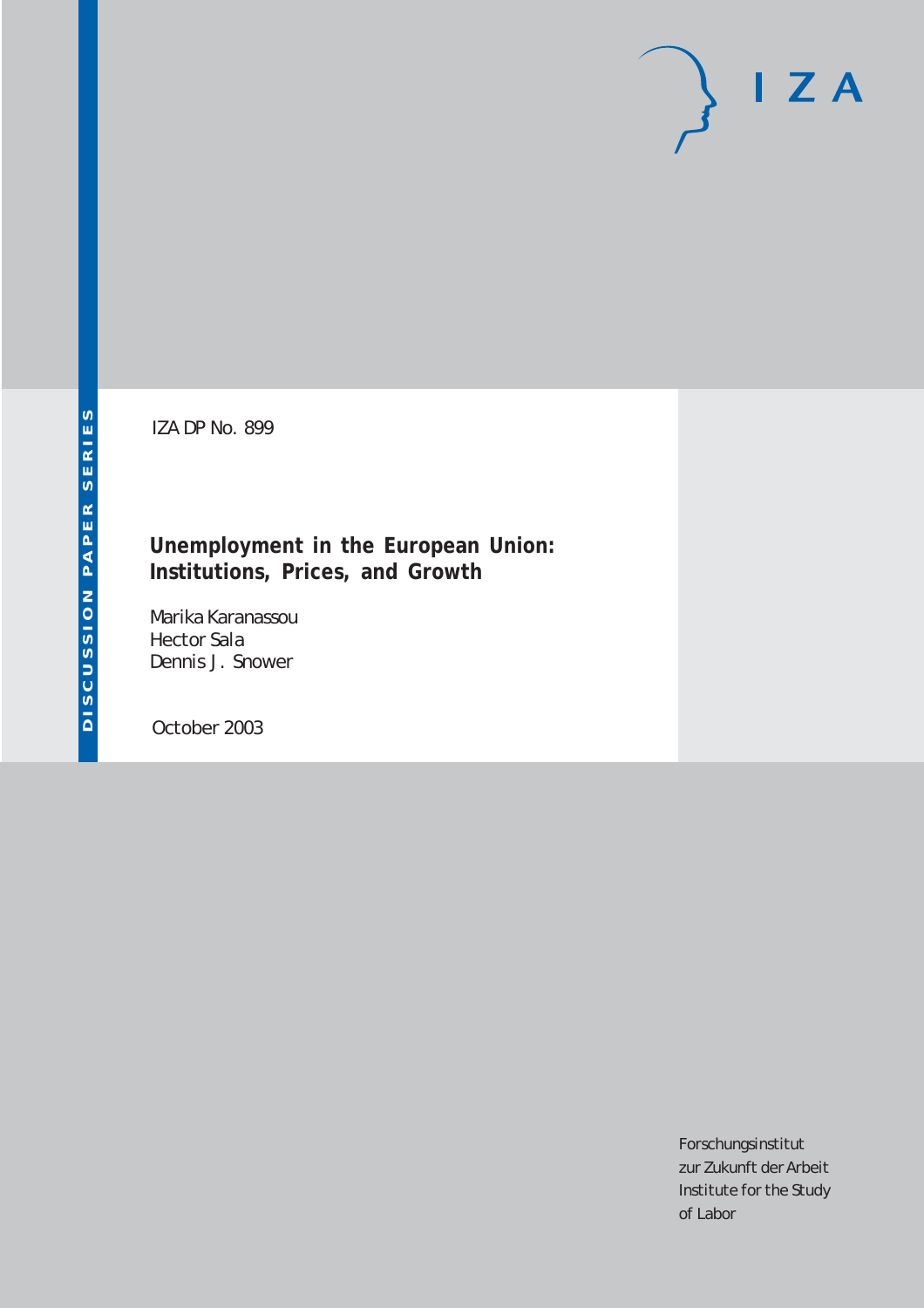# **Unemployment in the European Union: Institutions, Prices, and Growth**

### **Marika Karanassou**

*Queen Mary, University of London and IZA Bonn* 

## **Hector Sala**

*Universitat Autònoma de Barcelona and IZA Bonn* 

#### **Dennis J. Snower**

*Birkbeck College, University of London, CEPR and IZA Bonn*

## Discussion Paper No. 899 October 2003

IZA

P.O. Box 7240 D-53072 Bonn Germany

 $Tel + 49-228-3894-0$ Fax: +49-228-3894-210 Email: [iza@iza.org](mailto:iza@iza.org)

This Discussion Paper is issued within the framework of IZA's research area *Internationalization of Labor Markets.* Any opinions expressed here are those of the author(s) and not those of the institute. Research disseminated by IZA may include views on policy, but the institute itself takes no institutional policy positions.

The Institute for the Study of Labor (IZA) in Bonn is a local and virtual international research center and a place of communication between science, politics and business. IZA is an independent, nonprofit limited liability company (Gesellschaft mit beschränkter Haftung) supported by Deutsche Post World Net. The center is associated with the University of Bonn and offers a stimulating research environment through its research networks, research support, and visitors and doctoral programs. IZA engages in (i) original and internationally competitive research in all fields of labor economics, (ii) development of policy concepts, and (iii) dissemination of research results and concepts to the interested public. The current research program deals with (1) mobility and flexibility of labor, (2) internationalization of labor markets, (3) welfare state and labor market, (4) labor markets in transition countries, (5) the future of labor, (6) evaluation of labor market policies and projects and (7) general labor economics.

IZA Discussion Papers often represent preliminary work and are circulated to encourage discussion. Citation of such a paper should account for its provisional character. A revised version may be available on the IZA website ([www.iza.org](http://www.iza.org/)) or directly from the author.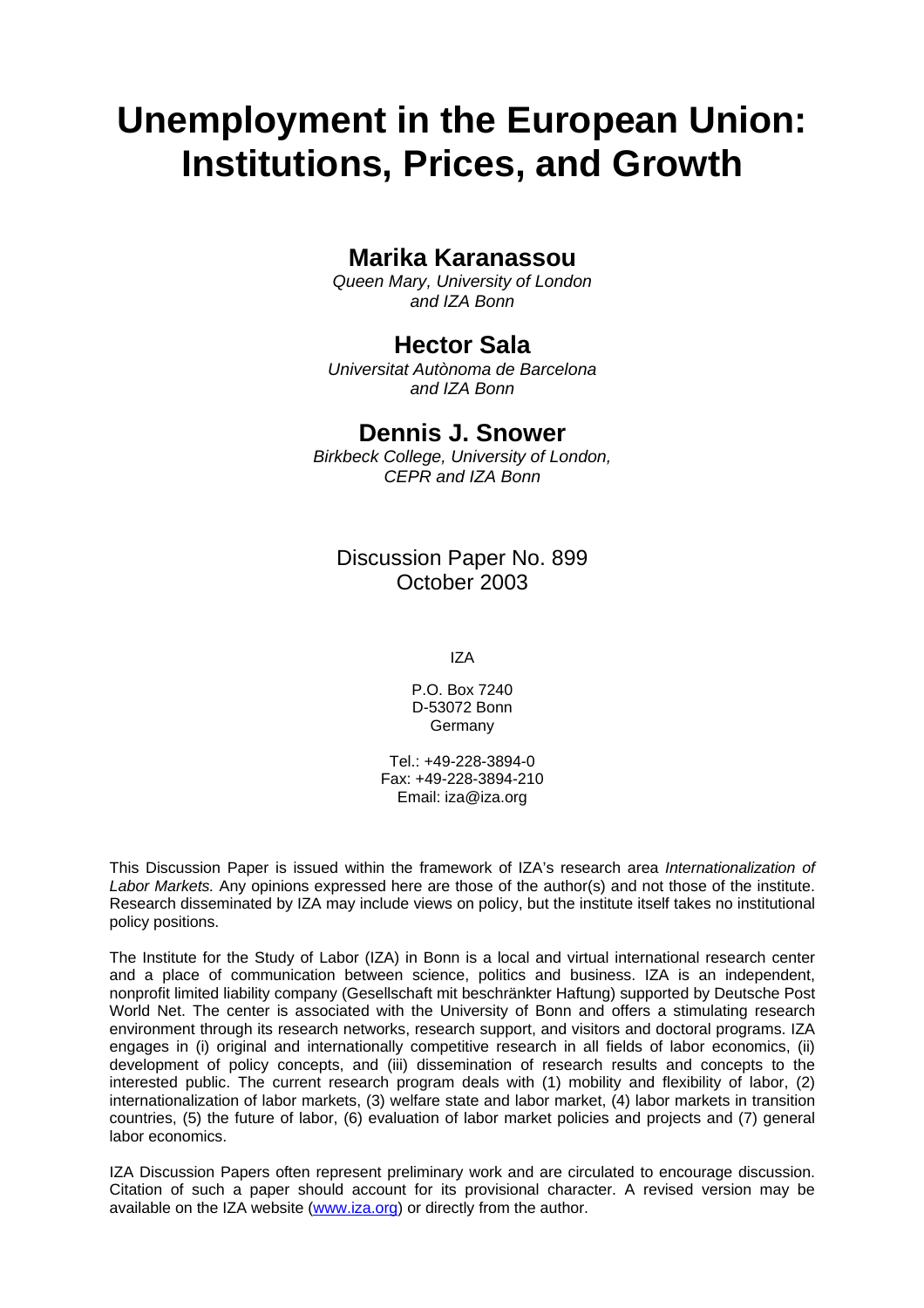IZA Discussion Paper No. 899 October 2003

## **ABSTRACT**

## **Unemployment in the European Union: Institutions, Prices, and Growth**[∗](#page-2-0)

This paper presents a reappraisal of unemployment movements in the European Union. Our analysis is based on the chain reaction theory of unemployment, which focuses on (a) the interaction among labor market adjustment processes, (b) the interplay between these adjustment processes and the dynamic structure of labor market shocks, and (c) the interaction between the adjustment processes and economic growth. We divide the shocks into institutional variables, price variables, and growth drivers. Estimating a system of labor market equations for a panel of EU countries, we derive the dynamic unemployment responses to each shock. Our analysis permits us to distinguish between the short- and longrun effects of the shocks. Different shocks generate different degrees of "unemployment persistence" (responses to temporary shocks) and "unemployment responsiveness" (responses to permanent shocks). We find that the growth drivers play a dominant role in accounting for the main swings in EU unemployment.

JEL Classification: E30, E37, J32, J60, J64

Keywords: unemployment, natural rate, labor market shocks, chain reaction theory, employment, labor force participation, wage determination, dynamic contributions, homogeneous dynamic panels, panel unit root tests

Corresponding author:

 $\overline{a}$ 

Dennis Snower Department of Economics Birkbeck College University of London 7 Gresse Street London W1T 1LL United Kingdom Tel.: +44 20 7631 6408 Fax: +44 20 7631 6416 Email: [DSnower@econ.bbk.ac.uk](mailto:DSnower@econ.bbk.ac.uk) 

<span id="page-2-0"></span><sup>∗</sup> We gratefully acknowledge the financial support from the following sources: for all authors, IZA, Bonn, for the project on "Reappraising Europe's Unemployment Problem;" for Marika Karanassou, the ESRC Grant No.R000239139.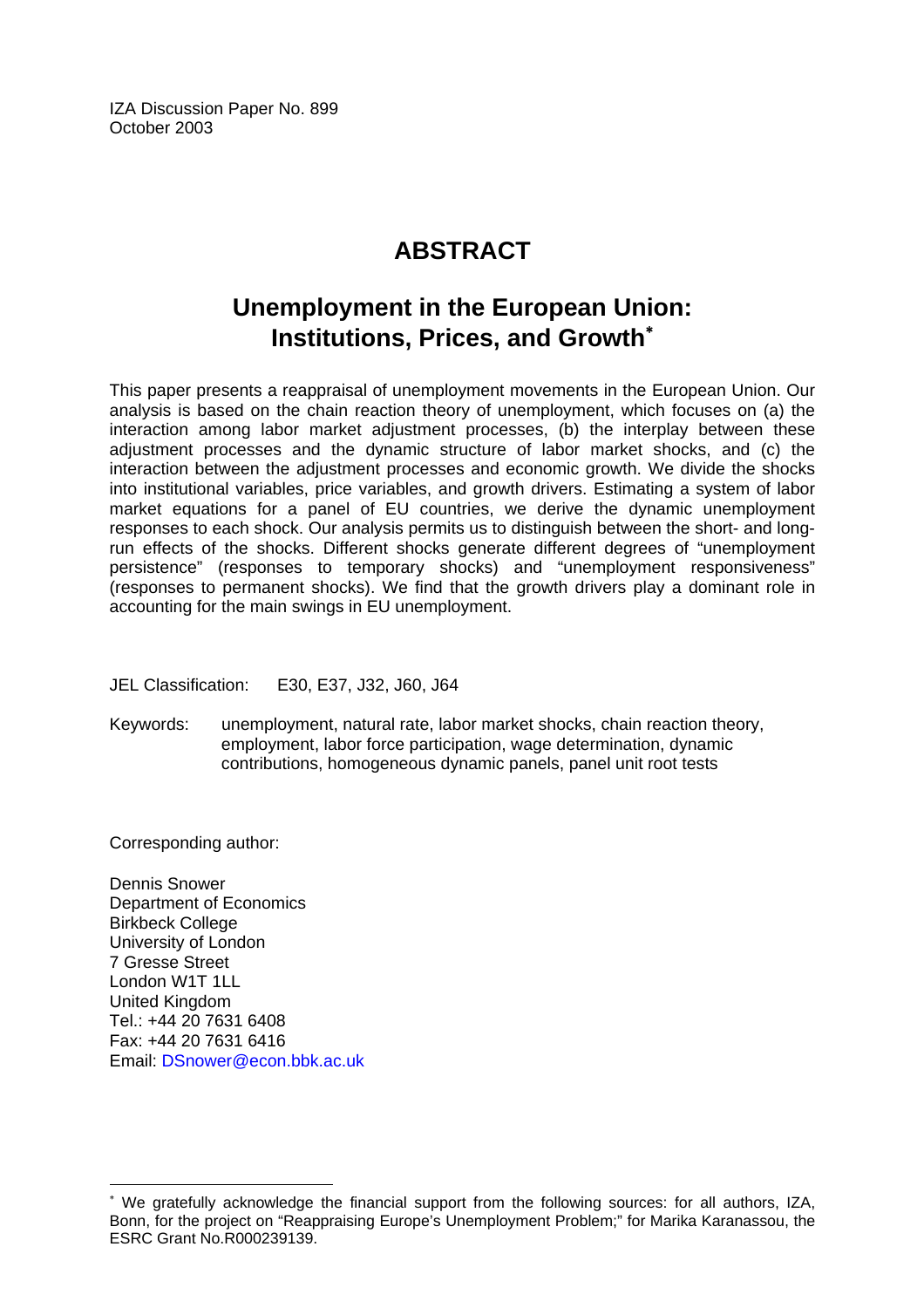#### 1. Introduction

The two standard approaches to interpretting movements of unemployment in the European Union are the "structural" and "hysteresis" approaches. The structural approach involves dividing unemployment into cyclical components (depicting business cycle variations, lasting a few years) and structural components (depicting longer-term movements), which are largely independent of one another. This mainstream view is often associated with the natural rate or NAIRU hypothesis. According to the hysteresis approach, the labor market equilibrium gets stuck at wherever it happens to be currently. Thus current unemployment is the best predictor of its future values, since it has a unit root. In this context, it is impossible to distinguish between structural and cyclical components, since each cyclical variation has long-term e¤ects.

Both approaches have had a rather uneasy relationship to the empirical facts. EU unemployment has drifted upwards in a series of big jumps coinciding largely with past recessions (those of the mid-1970s, the early 1980s, the early 1990s, and the early 2000s). While unemployment increased promptly with each recession, it has had a well-known tendency to remain high for considerable periods after the slump in product demand ended. This behavior is di¢cult to explain within an analytical framework where structural and cyclical unemployment are largely independent of one another. At the other extreme, hysteresis combined with random shocks to unemployment implies that unemployment hits 0 or 100 percent with probability one in …nite time - clearly a counterfactual implication.

This paper pursues a di¤erent approach, that of the chain reaction theory of labor market activity.<sup>1</sup> Here movements in unemployment are viewed as the cumulative outcome of prolonged adjustments to a stream of labor market shocks. The shocks may be temporary (such as oil price shocks) or permanent (such as changes in the level of productivity) or they may have a variety of other dynamic features (e.g. AR or MA components); they may be anticipated or unanticipated by the labor market participants. The prolonged adjustments arise from adjustment costs, such as costs of hiring and …ring, search costs, training costs, or costs of entering into and exiting from the labor force. Since the adjustments can be very prolonged - much longer than the standard business cycle variations - it is not appropriate to divide movements in unemployment into cyclical and structural components. But since the adjustments are not in…nitely long, hysteresis is not

<sup>&</sup>lt;sup>1</sup> See, for example, Henry and Snower (1996), Henry, Karanassou and Snower (2000), Karanassou and Snower (1998, 2000).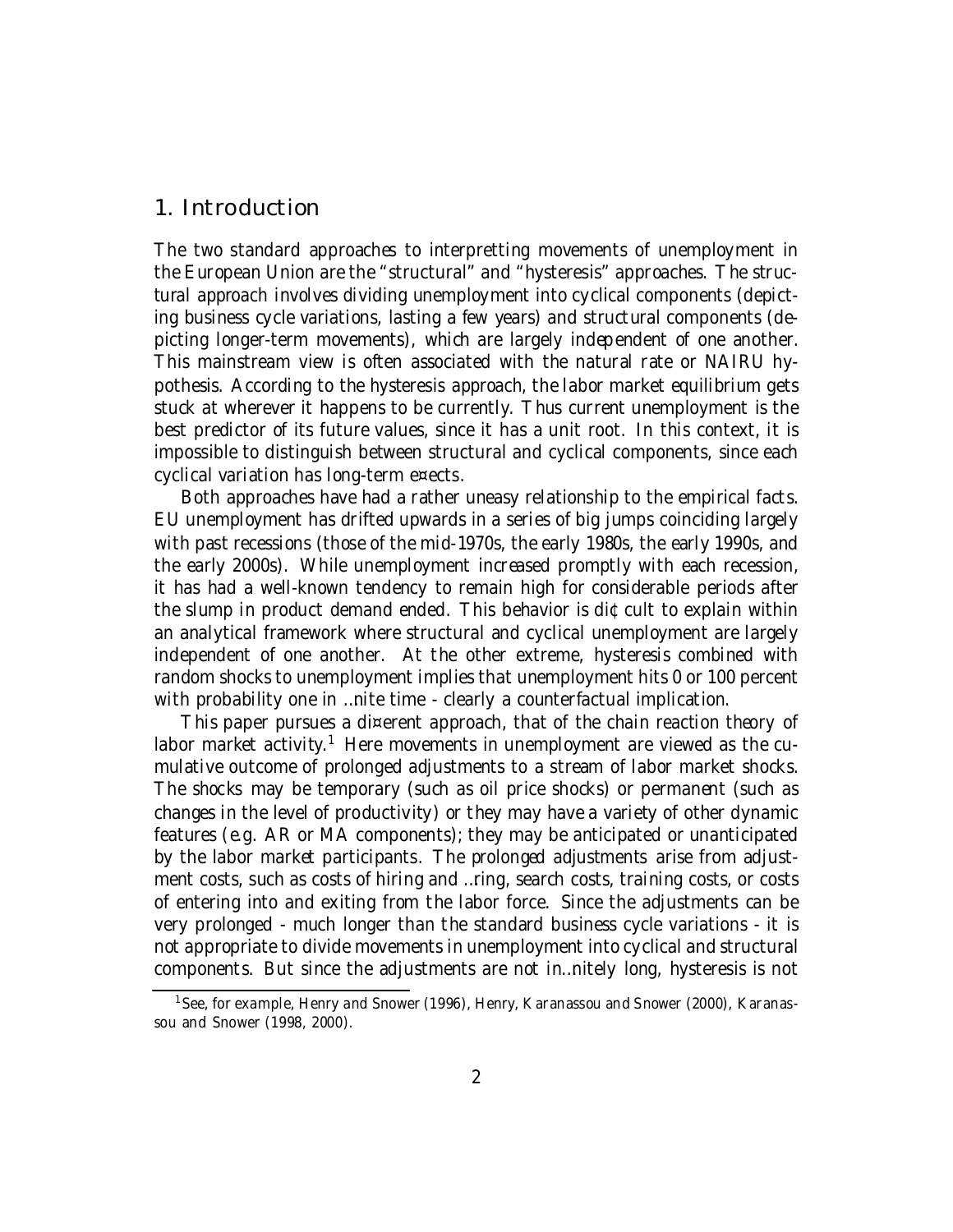present.

It would be profoundly misleading to dismiss the chain reaction theory as merely an intermediate position between the structural and hysteresis approaches. In particular, the focus of the chain reaction theory (CRT) is di¤erent from either in the following respects:

- <sup>2</sup> The CRT examines the temporal interactions among di¤erent labor market adjustment processes. For example, it investigates whether prolonged adjustments in employment, wage setting, and labor force participation are complementary with one another in propagating temporary and permanent labor market shocks beyond the time spanned by business cycles. Such issues are not central to the structural approach, since it presumes that lagged adjustments die out after a few years. Nor does it play a signi…cant role in the hysteresis approach, since unemployment is there assumed to have a unit root regardless of what the underlying adjustment processes might be.<sup>2</sup>
- <sup>2</sup> The CRT examines the interplay between the dynamic structure of the shocks and the characteristics of the adjustment processes. For example, it explores whether changes in adjustment processes that make the after-e¤ects of temporary shocks more persistent also impart more inertia to the after-e¤ects of permanent shocks. These matters lie outside the purview of the structural approach, which focuses primarily on the business cycle ‡uctuations generated by temporary shocks. The hysteresis approach also focuses on temporary shocks, but now they are taken to have permanent e¤ects. (Permanent shocks would lead to explosive labor market behavior under hysteresis.)
- <sup>2</sup> The CRT focuses on the interaction between economic growth and adjustment processes. In the presence of economic growth in the labor market - e.g. growth of productivity leading to a steady rise in labor demand and growth in population leading to a steady rise in labor supply - the lagged adjustment processes never have a chance to work themselves out entirely. Under these circumstances, the equilibrium levels of unemployment are not the same as the frictionless equilibrium levels of unemployment. Rather, they depend

<sup>&</sup>lt;sup>2</sup>Since the structural and hysteresis approaches downplay the temporal interactions among di¤erent adjustment processes, labor market behavior is usually analyzed in terms of singleequation models (e.g. an unemployment equation). By contrast, the CRT analyzes it in terms of multi-equation models - comprising labor demand, labor supply, and wage setting behavior in order to depict distinct adjustment processes that interact with one another.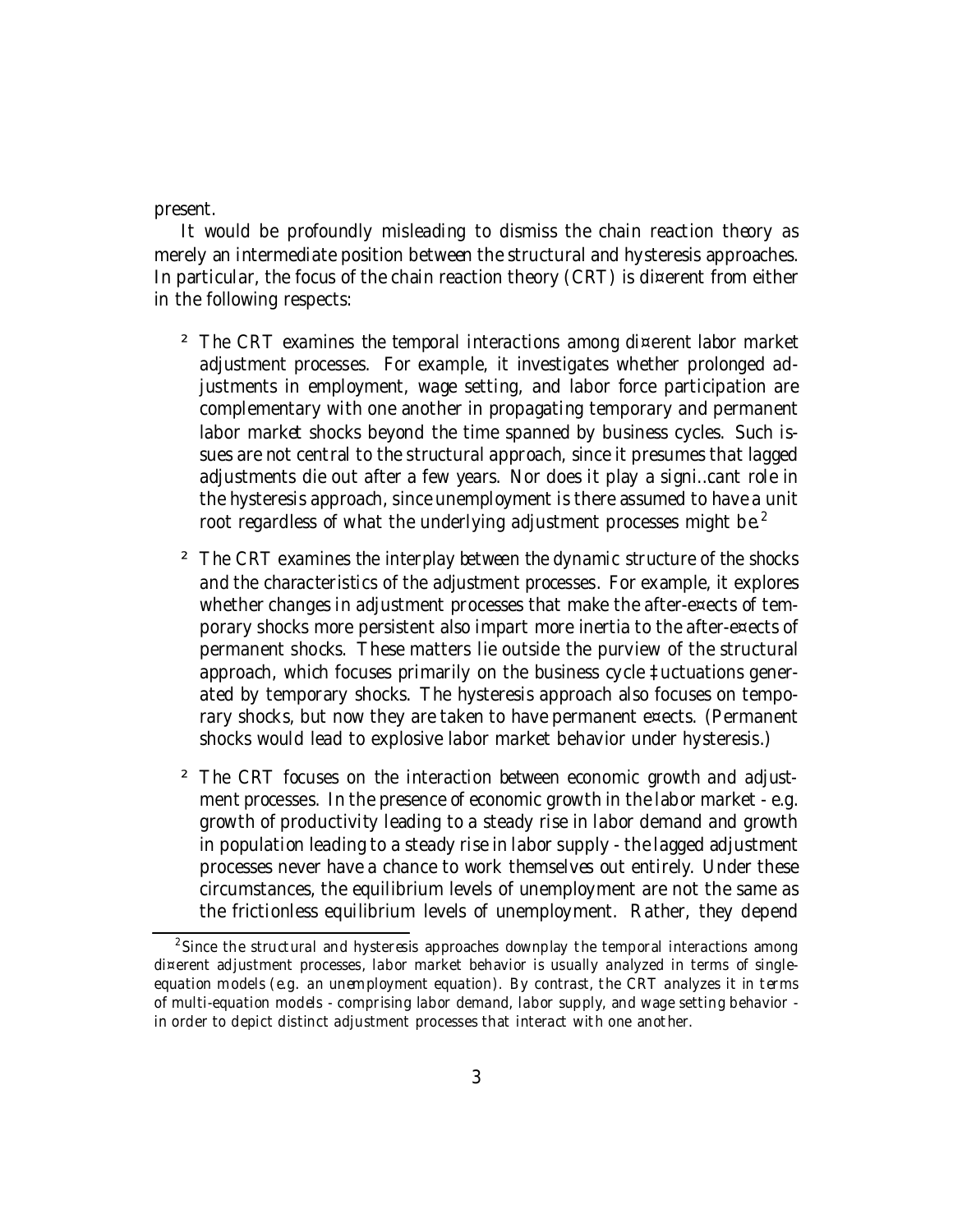on how far these levels remain behind their moving (frictionless) targets on account of the lagged adjustment processes.

This paper uses the CRT to explain EU unemployment in the following way. We begin by depicting EU labor markets through a system of equations, including a labor demand, wage setting, labor supply, production function, and unemployment equation. We estimate this system for a macro dynamic panel of EU countries. The panel of countries, together with cross-country restrictions on the adjustment processes, provide enough data points to enable us to distinguish between the unemployment e¤ects of changes in our exogenous variables and those of the dynamic adjustments to these changes.

Then we use the estimated system to decompose the movements of EU unemployment into the dynamic responses to di¤erent labor market shocks. The shocks are changes in the exogenous variables of our system. These exogenous variables are divided into three groups: institutional variables, price variables and what we call growth drivers (viz., factors responsible for long-term economic growth).

Formally, let us begin with a few de…nitions:

De…nition A shock at period t is the change in an exogenous variable  $x_i$  from some …xed point in time  $\tau$  (base period) to period  $t$ :  $s_{it} = x_{it}$  <sub>i</sub>  $\,$   $\,$   $x_{i\tau}$ , where  $t$ ,  $\tau$ .

Thus, the deviation through time of each exogenous variable from its base period level is identi…ed with a time series of one-o¤ shocks:  $s_{it} = x_{it}$  ;  $x_{i\tau}$ ,  $s_{i,t+1} = x_{i,t+1}$  ;  $x_{i\tau}, s_{i,t+2} = x_{i,t+2}$  ;  $x_{i\tau}, \ldots$ 

De...nition An unemployment response to a shock  $\mathbf{L}_{u_{t+j}}^R(s_{it})$ , j,  $\mathbf{0}^*$  is the change in the unemployment rate at period  $t$  +  $j$  resulting from the period t shock  $s_{it}$ .

Each shock  $s_{it}$  leads to an intertemporal stream of unemployment responses:  $u_t^R\left(s_{it}\right),\ u_{t+1}^R\left(s_{it}\right),\ u_{t+2}^R\left(s_{it}\right),\ ...$  These unemployment responses may be derived by simulating our estimated system, deriving the responses of all endogenous variables, and then using the movements in these endogenous variables to derive the associated movements in unemployment.

De...nition The dynamic contribution of the exogenous variable  $x_i$  to unemployment represents the response of unemployment at each point in time to all past and contemporaneous shocks associated with the exogenous variable  $x_i$ .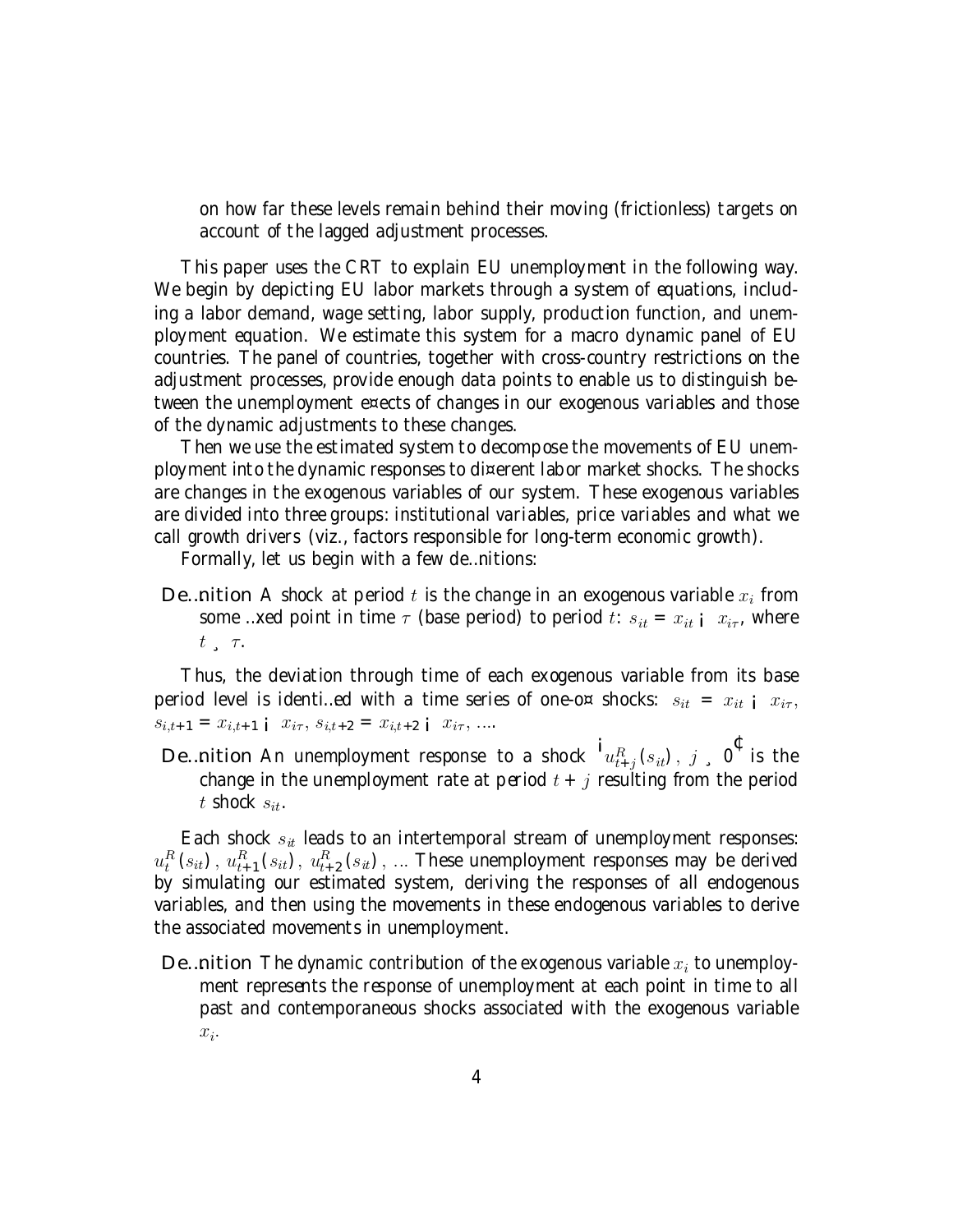Since each shock  $s_{it}$  in term period  $t$  generates a stream of unemployment responses,  $u_{t+j}^{R}\left(s_{it}\right)$  for  $j$   $\Box$  0, the time series of shocks for each exogenous variable  $x_i$   $(s_{it},\, s_{i,t+1},\, s_{i,t+2},...)$  is associated with a cumulated stream of unemployment responses:  $u_t^{DC}(x_i) = u_t^R(s_{it}), u_{t+1}^{DC}(x_i) = u_{t+1}^R(s_{it}) + u_{t+1}^R(s_{i,t+1}), u_{t+2}^{DC}(x_i) =$  $u_{t+2}^R\left(s_{it}\right)+u_{t+2}^R\left(s_{i,t+1}\right)+u_{t+2}^R\left(s_{i,t+2}\right),$  ... The time series  $u_{t+j}^{DC}\left(x_i\right),$   $j$   $\,$   $\,$  0, constitutes the dynamic contributions of the exogenous variable  $x_i$  to unemployment.

The aim of this paper is to reassess the driving forces underlying the swings in EU unemployment over the past three decades through an analysis involving the following steps: (i) identify salient groups of shocks, viz., institutional variables, price variables, and "growth drivers" (sources of economic growth), (ii) estimate a labor market system for the EU countries, (iii) use this system to generate the unemployment responses to the above shocks, and (iv) calculate the dynamic contribution of each exogenous variable to unemployment, thereby shedding new light on the evolution of EU unemployment.

The empirical assessment of how a particular set of exogenous variables in‡uences EU unemployment depends signi…cantly on the intertemporal propagation channels we take into consideration. The estimated in‡uence of our exogenous variables in the context above will turn out to be quite di¤erent from that in the more standard empirical setup, where these variables are depicted as in‡uencing unemployment directly within a single unemployment equation. The resulting empirical assessment will show that the in‡uence of shocks depends importantly on the temporal progation channels (consisting of the interrelated labor market adjustment processes).

We …nd the growth drivers play a much more important role in accounting for the main swings in EU unemployment than the institutional or price variables. In the context of our dynamic model, the movements in EU unemployment may be understood in terms of the after-e¤ects from temporary and permanent shocks to our exogenous variables. The after-e¤ects of temporary shocks measure the degree of "unemployment persistence," whereas the after-e¤ects of permanent shocks measure the degree of "unemployment responsiveness." Since di¤erent exogenous variables enter di¤erent labor market equations with di¤erent dynamic characteristics, temporary shocks to di¤erent exogenous variables are associated with di¤erent degrees of unemployment persistence, and permanent shocks to di¤erent exogenous variables generate di¤erent degrees of unemployment responsiveness. These dynamic features help explain the movements of EU unemployment.

The paper is organized as follows. Section 2 outlines the structure of our model. Section 3 presents our empirical model for the EU. Section 4 presents the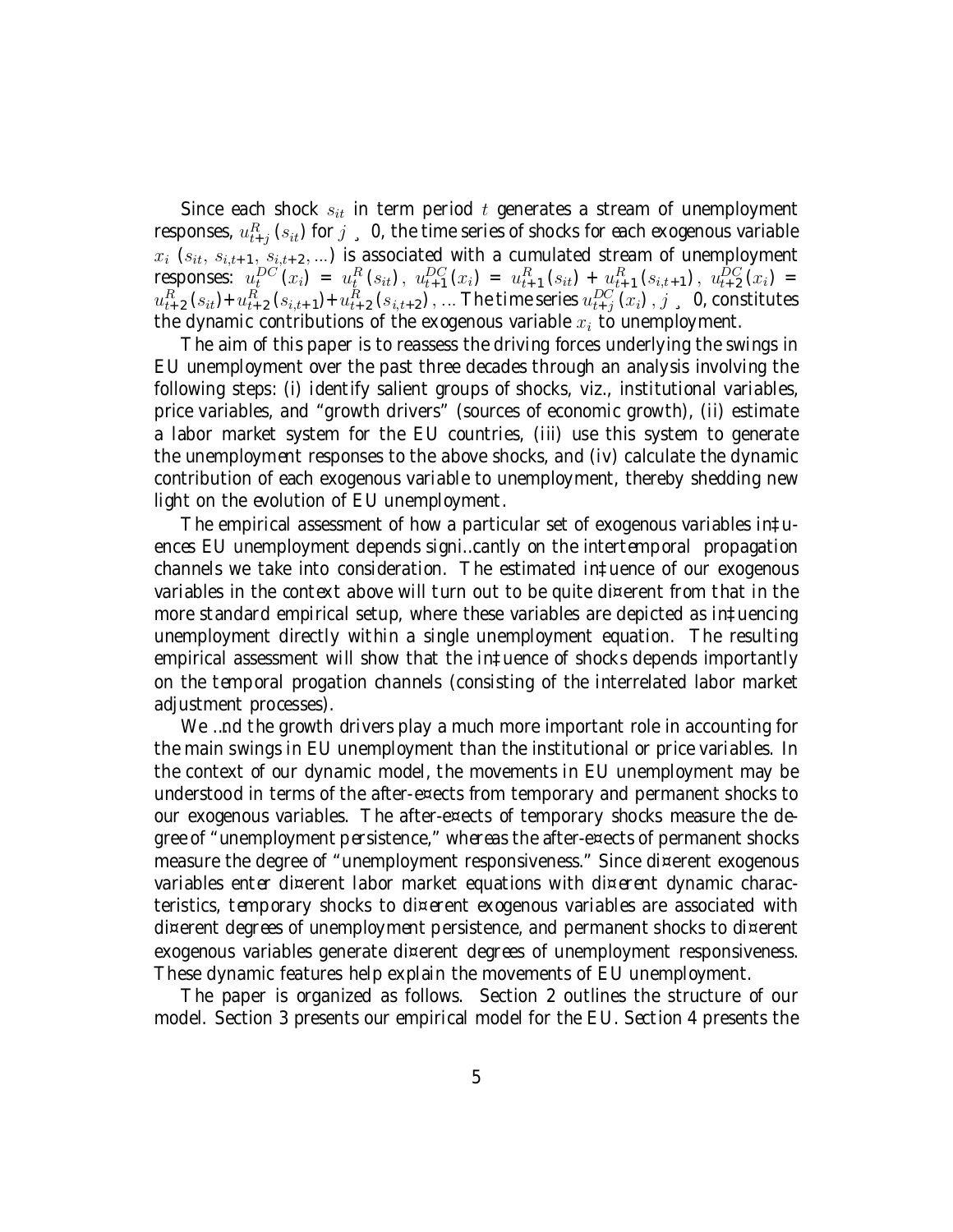resulting analysis of the driving forces underlying the major movements in EU unemployment. Section 5 contrasts our results with those generated by a singleequation analysis of EU unemployment. Section 6 presents empirical impulse response functions. Finally, Section 7 concludes.

#### 2. Structure of the Model

We estimate a structural vector autoregressive distributed lag model for the EU countries: $^3$ 

$$
A(L)y_t = B(L)x_t + \varepsilon_t, t = 1, 2, ..., T,
$$
\n(2.1)

where L is the lag operator,  $y_t$  is a vector of endogenous variables,  $x_t$  is a vector of exogenous variables (including deterministic trends),  $\varepsilon_t$  is a vector of identically independently distributed error terms, A and B are coe¢cient matrices, and

$$
A(L) = A_0 i A_1 L i ... i A_p L^p, B(L) = B_0 + B_1 L + ... + B_q L^q.
$$

The endogenous variables of our system are employment  $(n_t)$ , the labor force  $(l_t)$ , the real wage  $(w_t)$ , output  $(q_t)$ , and the unemployment rate  $(u_t)$ . All variables are national aggregates and all (except the unemployment rate) are in logarithms. The equation system (2.1) consists of …ve equations:

- <sup>2</sup> a labor demand equation, describing the equilibrium employment,
- <sup>2</sup> a labor supply equation, describing the equilibrium size of the labor force,
- <sup>2</sup> a wage setting equation, describing real wage determination,
- ² a production function, and
- $2$  a de…nition of the unemployment rate (not in logs):<sup>4</sup>

$$
u_t = l_t \mid n_t. \tag{2.2}
$$

$$
jA_0 \mid A_1L \mid ... \mid A_pL^p j = 0
$$

 $3$ The dynamic system (2.1) is stable if, for given values of the exogenous variables, all the roots of the determinantal equation

lie outside the unit circle. Note that the estimated equations in Section 3 below satisfy this condition.

<sup>4</sup>Given then the labor force and employment are in logarithms, this is an approximation.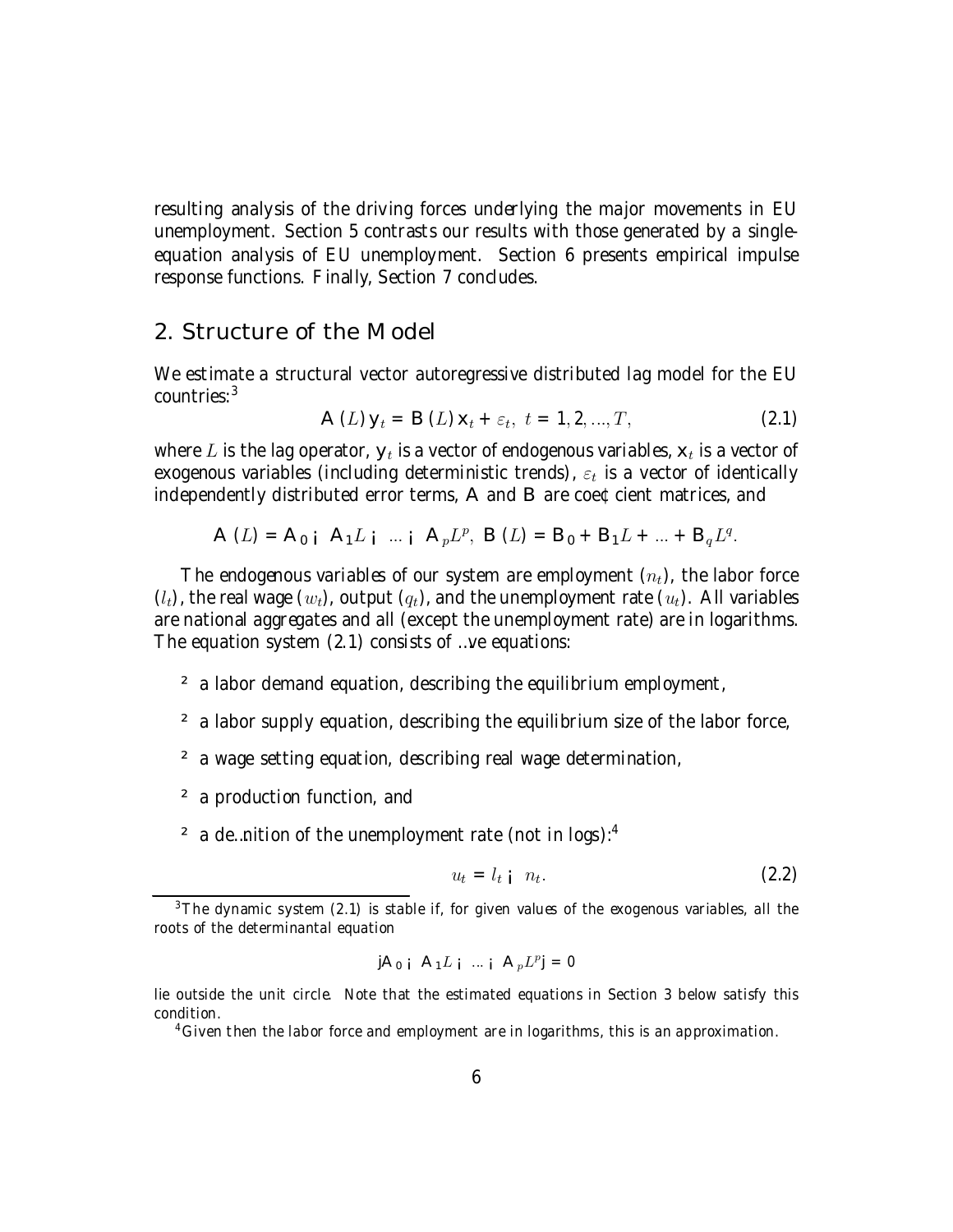Substituting the estimated equations (2.1) into (2.2), and further algebraic manipulation, leads to the following …tted "reduced form" unemployment rate equation: 5

$$
u_t = \sum_{j=1}^{K} \phi_j u_{tj} + \sum_{j=0}^{K} \theta_j^{\beta} x_{tj} , t = 1, 2, ..., T,
$$
 (2.3)

where the autoregressive parameters  $\phi$  and the vectors  $\theta$  of the coe¢cients of the exogenous variables are functions of the estimated structural parameters of (2.1).

For expositional simplicity in explaining our decomposition of EU unemployment into dynamic contributions of exogenous variables, consider a simple model where the unemployment equation (2.3) is of ...rst order and the vector  $x_t$  consists of the contemporaneous values of two exogenous variables,  $x_{1t}$  and  $x_{2t}{:}$ 

$$
u_t = \phi_1 u_{t_1} + \theta_1 x_{1t} + \theta_2 x_{2t}.
$$
 (2.4)

Using backward substitution, we can express the unemployment rate in terms of its pre-sample value  $u_0$ :

$$
u_t = \phi_1^t u_0 + \theta_1 \sum_{j=0}^{K^1} \phi_1^j x_{1,tj} + \theta_2 \sum_{j=0}^{K^1} \phi_1^j x_{2,tj} , t = 1, 2, ..., T.
$$
 (2.5)

In this context, we ...rst compute the base run unemployment rate  $\int u_t^{BR^*}$  by keeping the exogenous variables constant at their initial period  $(t = 1)$  levels throughout our span of analysis (i.e.,  $x_{1,t_i,j} = x_{11}$  and  $x_{1,t_i,j} = x_{11}$  for  $j = 0, ..., t_i$ 1):

$$
u_t^{BR} = \phi_1^t u_0 + \theta_1 \sum_{j=0}^{K^1} \phi_1^j x_{11} + \theta_2 \sum_{j=0}^{K^1} \phi_1^j x_{21}.
$$
 (2.6)

We then subtract the base run values (2.6) from the unemployment rate equation (2.5) to identify the dynamic contributions of the exogenous variables in the

$$
1 \mathbf{i} \quad \phi_1 L \mathbf{i} \quad \cdots \mathbf{i} \quad \phi_I L^I = 0
$$

to lie outside the unit circle. Note that our estimations in Section 3 below satisfy this condition.

 $5$ The stability of each of the equations in the dynamic system (2.1) does not necessarily imply the stability of the reduced form unemployment rate equation (2.2). For the stability of the latter we need all the roots of the polynomial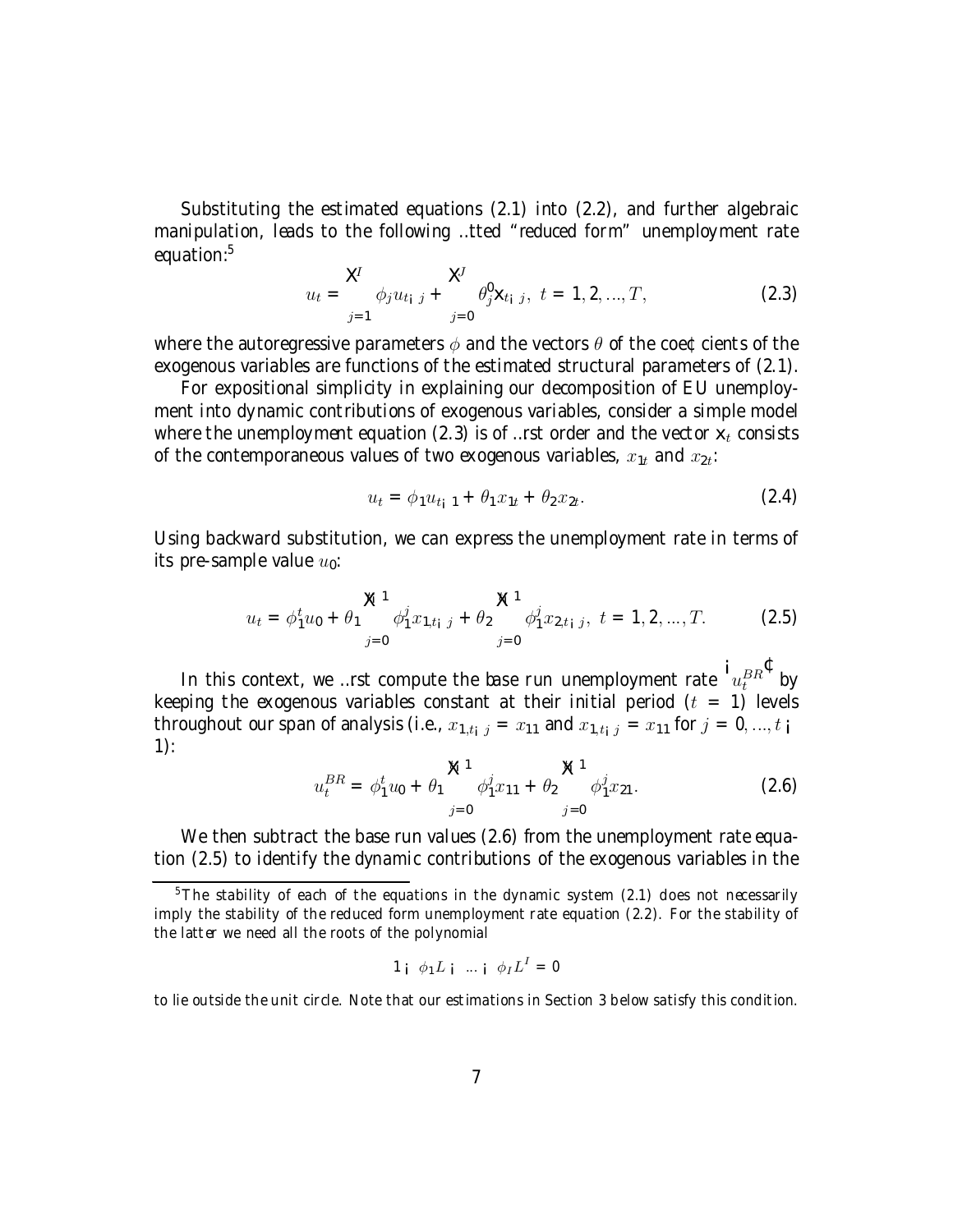sample period:

$$
u_t^{DC} \t u_t i u_t^{BR} = \theta_1 \sum_{j=0}^{1} \phi_1^j (x_{1,t_{i},j} i x_{11}) + \theta_2 \sum_{j=0}^{1} \phi_1^j (x_{2,t_{i},j} i x_{21}). \tag{2.7}
$$

We now decompose the above series into the dynamic contributions associated with the exogenous variable  $x_1$ :

$$
u_t^{DC}(x_1) = \theta_1 \sum_{j=0}^{1} \phi_1^j(x_{1,t_{i},j} \mid x_{11}), \qquad (2.8)
$$

and the dynamic contributions associated with the exogenous variable  $x_2$ :

$$
u_t^{DC}(x_2) = \theta_2 \sum_{j=0}^{1} \phi_1^j(x_{2,t_1,j} \mid x_{21}).
$$
 (2.9)

Equations (2.8)-(2.9) measure the e¤ect of each exogenous variable on the unemployment trajectory relative to the base run.<sup>6</sup>

Therefore, the unemployment rate equation (2.5) can be seen as the sum of three components:

$$
u_t = u_t^{DC}(x_1) + u_t^{DC}(x_2) + u_t^{BR}, \qquad (2.10)
$$

i.e., the dynamic contributions of the exogenous variables and the base run unemployment rate.

Next, we derive further in‡uences of the exogenous variables on unemployment:

<sup>2</sup> The direct e¤ect of an exogenous variable on unemployment is the contemporaneous e¤ect, occurring before the lagged adjustments take place. Speci...cally, the direct e¤ects of the exogenous variables  $x_1$  and  $x_2$  on unemployment are the initial dynamic contributions of these variables given by the …rst terms on the right side of equations (2.8) and (2.9), respectively:

$$
u_t^{DE}(x_1) = \theta_1(x_{1t} \mid x_{11}) \text{ and } u_t^{DE}(x_2) = \theta_2(x_{2t} \mid x_{21}). \tag{2.11}
$$

<sup>6</sup> It is important to note that this is simply a dynamic accounting exercise, answering the question: how much of the movement in unemployment can be accounted for by the movements in each of the exogenous variables. It does not tell us what would happen to unemployment if the exogenous variables followed di¤erent trajectories, because in that event agents may change their behavior patterns and thus the parameters of our behavioral equations may change (in accordance with the Lucas critique).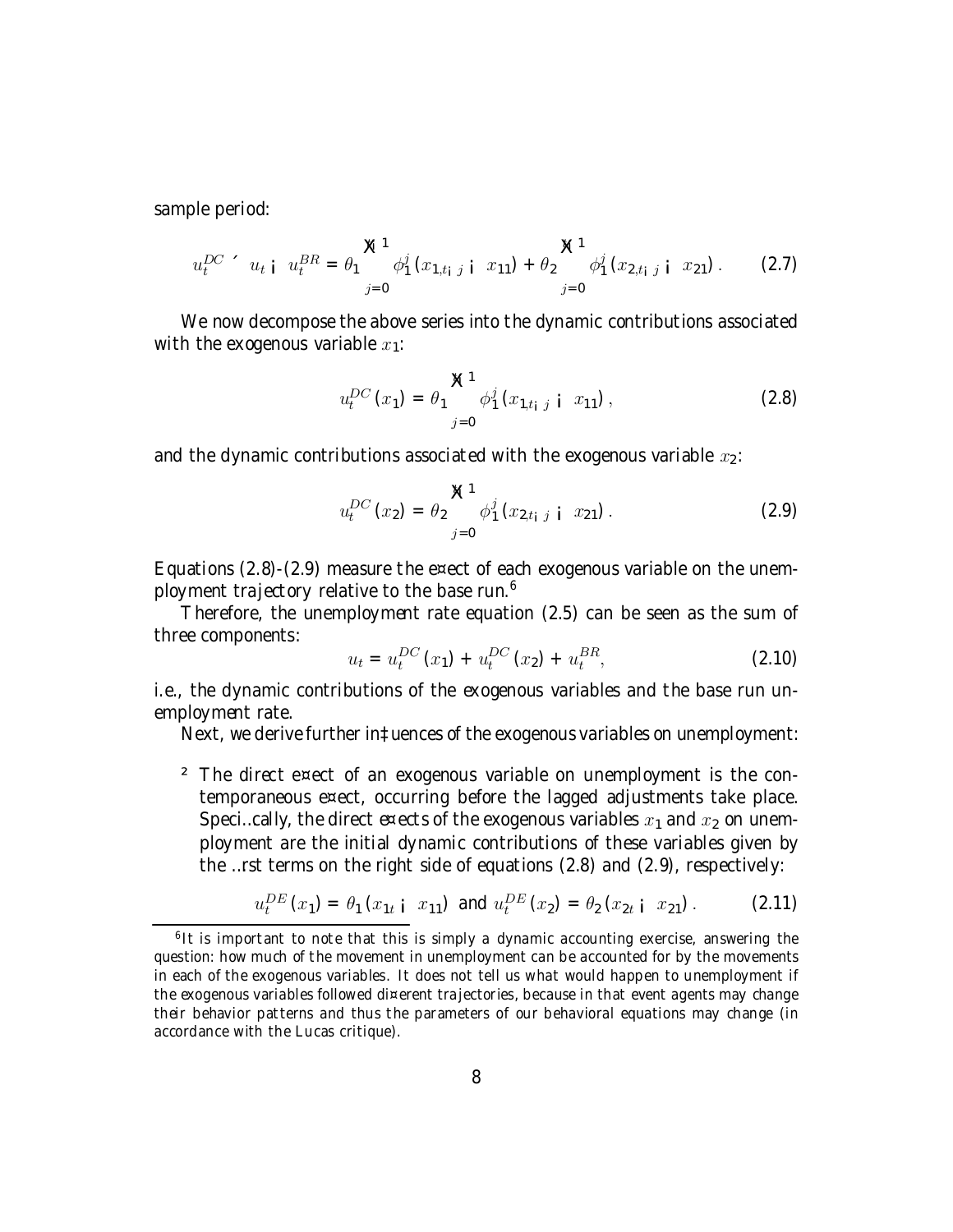<sup>2</sup> The frictionless contribution of an exogenous variable to unemployment measures how this variable would in‡uence unemployment if all temporal adjustment processes worked themselves out within each period of analysis. Speci…cally, the frictionless contribution of each exogenous variable is obtained by computing the steady state<sup>7</sup> of the unemployment equation (2.4),  $u_t = \frac{\theta_1 x_{1t} + \theta_2 x_{2t}}{1 + \phi_1}$  and subtracting from it the steady state unemployment when that exogenous variable remains constant at its initial period 1 value:

$$
u_t^{FC}(x_1) = \frac{\theta_1}{1 + \phi_1} (x_{1t+1} x_{11}) \text{ and } u_t^{FC}(x_2) = \frac{\theta_2}{1 + \phi_1} (x_{2t+1} x_{21}). \quad (2.12)
$$

Clearly, when the autoregressive order of the reduced form unemployment equation is one, as assumed in the above illustration, the frictionless contributions series of each exogenous variable represents a rescaling of its direct e¤ects. However, the two measures will not be rescaled versions of one another in the more plausible case where the multi-equation model (2.1) reduces to an unemployment equation of autoregressive order greater than one. 8

<sup>8</sup>To demonstrate this result, consider the following two-equation model:

$$
n_t = \alpha_1 n_{t_1 - 1} + \beta_1 x_t,
$$
  

$$
l_t = \alpha_2 l_{t_1 - 1} + \beta_2 x_t.
$$

Recall that unemployment is de…ned as  $u_t = l_t$  <sub>i</sub>  $n_t$ . The direct e¤ects of the exogenous variable  $x$  are thus given by

$$
u_t^{DE}(x) = \beta_2 (x_t \mid x_1) \mid \beta_1 (x_t \mid x_1)
$$
  
=  $(\beta_2 \mid \beta_1) (x_t \mid x_1),$ 

and the frictionless contributions by

$$
u_t^{FC}(x) = \frac{\beta_2}{1 + \alpha_2} (x_{t+1} x_1) + \frac{\beta_1}{1 + \alpha_1} (x_{t+1} x_1)
$$
  
= 
$$
\frac{\beta_2}{1 + \alpha_2} + \frac{\beta_1}{1 + \alpha_1} (x_{t+1} x_1).
$$

The above shows that, in a multi-equation system, unless we impose the implausible assumption of identical autoregressive coe¢cients, the frictionless contributions are not equivalent to a rescaling of the direct e¤ects of the exogenous variables.

<sup>&</sup>lt;sup>7</sup>The steady state of a di¤erence equation is derived by setting the lagged value of the endogenous variable equal to its current value.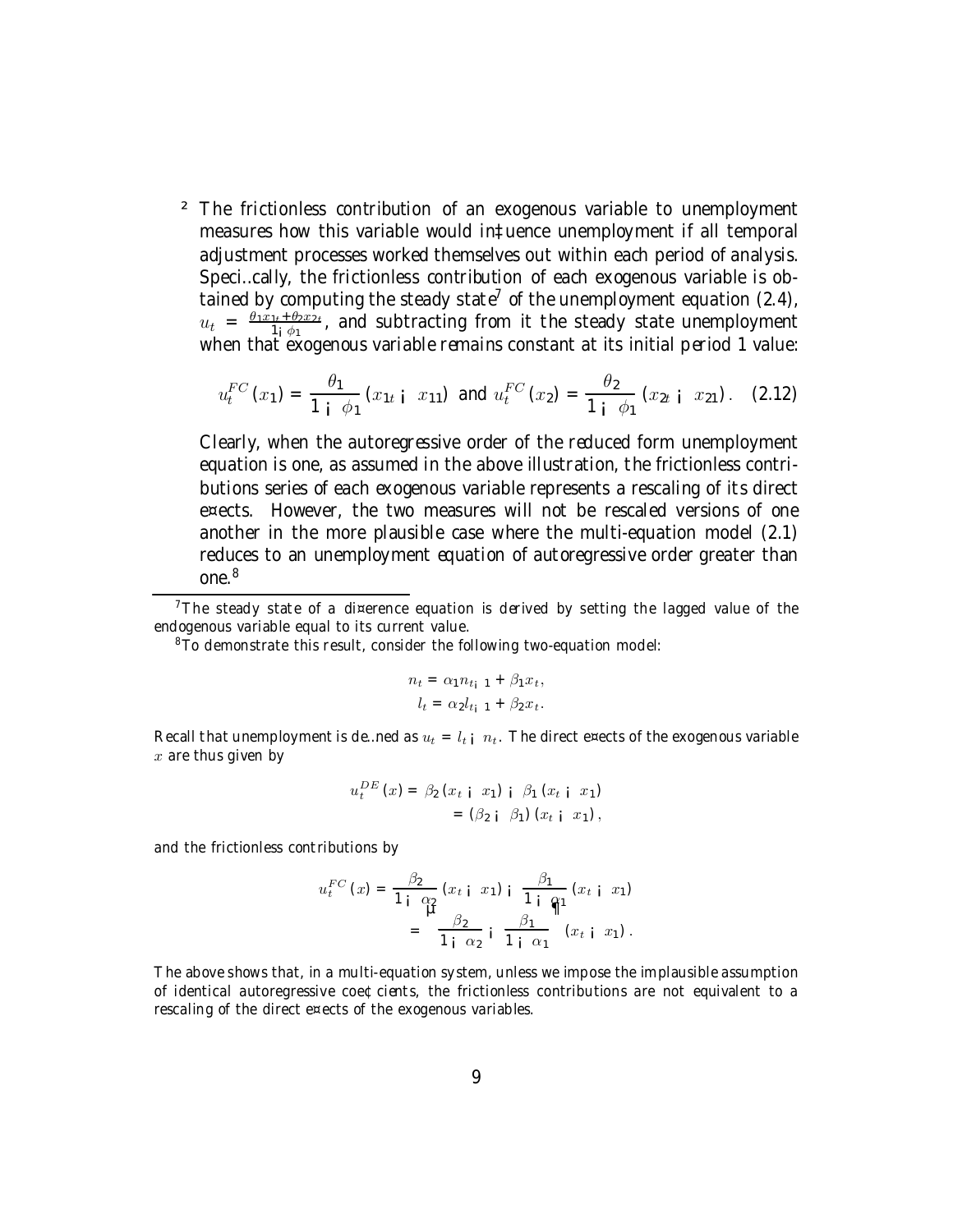We now proceed to estimate the above in‡uences and thereby glean new insights into what drives the movements in EU unemployment.

#### 3. The Empirical Model

We have estimated a structural dynamic homogeneous panel data model comprising four equations plus the de...nition of the unemployment rate.<sup>9</sup> Our empirical model includes eleven out of the …fteen EU countries (Austria, Belgium, Denmark, Germany, Finland, France, Italy, Netherlands, Spain, Sweden and the United Kingdom). (The other four - Greece, Ireland, Luxembourg and Portugal - had to be excluded on account of data limitations.) The model is estimated on annual OECD data for the period 1970-1999. Table 1 provides the de…nitions of the endogenous and exogenous variables.

|              | Table 1: De nitions of variables. |                                                                    |  |  |  |  |  |  |
|--------------|-----------------------------------|--------------------------------------------------------------------|--|--|--|--|--|--|
| $b_t$        |                                   | : real Social Security benets per person                           |  |  |  |  |  |  |
|              |                                   | $c_t$ : competitiveness de ned as $log$ <sup>1</sup> Import prices |  |  |  |  |  |  |
| $k_t$        | ÷                                 | real capital stock                                                 |  |  |  |  |  |  |
|              |                                   | $l_t$ : labor force                                                |  |  |  |  |  |  |
|              |                                   | $n_t$ : total employment                                           |  |  |  |  |  |  |
|              |                                   | $o_t$ : real oil prices                                            |  |  |  |  |  |  |
|              |                                   | $q_t$ : real GDP                                                   |  |  |  |  |  |  |
| $r_t$        |                                   | : long-term real interest rates (%)                                |  |  |  |  |  |  |
| t            |                                   | time trend                                                         |  |  |  |  |  |  |
| $u_t$ :      |                                   | unemployment rate de ned as $u_t = l_t$ i $n_t$                    |  |  |  |  |  |  |
| $w_t$ :      |                                   | real compensation per person employed                              |  |  |  |  |  |  |
|              |                                   | $\tau_t$ : indirect taxes (as a % of GDP)                          |  |  |  |  |  |  |
| $\theta_t$ : |                                   | productivity de ned as $q_t$ i $n_t$                               |  |  |  |  |  |  |
| $z_t$        | $\mathcal{A}_{\mathcal{A}}$       | working-age population                                             |  |  |  |  |  |  |
| Note:        |                                   | All variables in logs except otherwise specied.                    |  |  |  |  |  |  |
| Source:      |                                   | OECD.                                                              |  |  |  |  |  |  |

In estimating the model, we pool the observations across these countries, capturing cross-country di¤erences only through …xed e¤ects (i.e. di¤ering constants

<sup>9</sup>A broader description of the methodology underlying dynamic panel data estimation is provided in Karanassou, Sala and Snower (2003). Here we outline only the main features of our estimation procedure.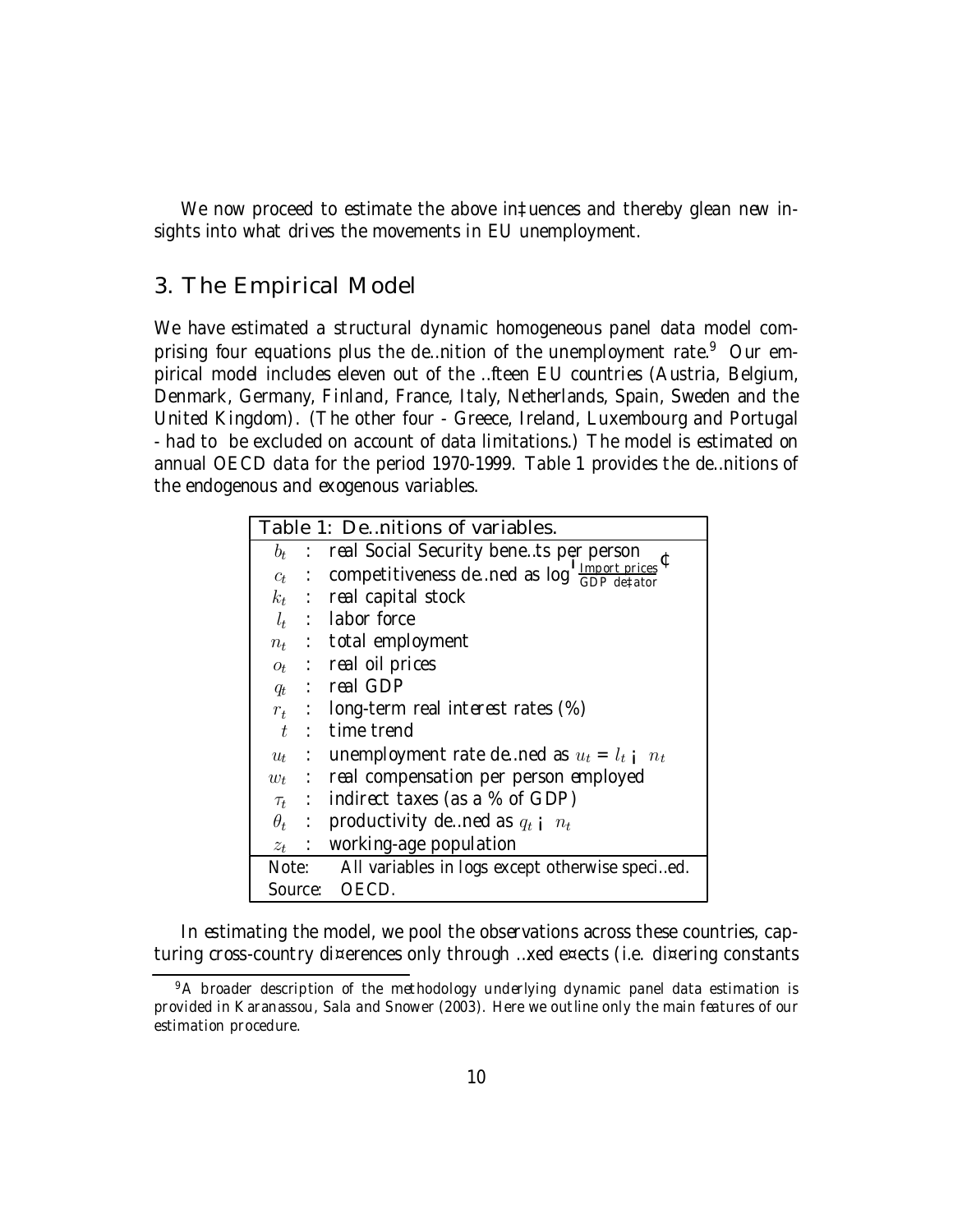in the estimated equations). Pooling has the advantage of increasing the  $e\Phi$ ciency of the econometric estimates and thus provides a closer understanding of the adjustment mechanisms in dynamic relationships (see Hsiao (1986) and Baltagi (1995)).<sup>10</sup> Our ...xed-e¤ect model is empirically preferred to heterogenous models containing individual country estimations, as indicated below.

One of the challenges of estimating dynamic panel data models is a correct speci…cation of the long-run relationships between the variables. In order to check if it is appropriate to use stationary panel data estimation techniques, we conduct a series of unit root tests.

The use of pooled data can generate more powerful unit root tests than the popular Dickey-Fuller (DF), Augmented DF and Phillips-Perron (PP) tests. In our empirical analysis, to test for panel unit roots we have used the statistic proposed by Maddala and Wu (1999), which is an exact nonparametric test based on Fisher (1932):

$$
\lambda = \mathbf{i} \; 2 \sum_{i=1}^{M} \ln \pi_i \gg \chi^2(2N) \,, \tag{3.1}
$$

where  $\pi_i$  is the probability value of the ADF unit root test for the  $i$ th unit (country). The results of this test, displayed in table 2, indicate that we can indeed proceed with stationary panel data estimation techniques.

| Table 2: Panel Unit Root Tests.                                        |  |                                                                                     |  |  |  |  |     |       |
|------------------------------------------------------------------------|--|-------------------------------------------------------------------------------------|--|--|--|--|-----|-------|
|                                                                        |  | $\lambda(n_{it})$ = 36.10 $\lambda(l_{it})$ = 35.12 $\lambda(z_{it})$               |  |  |  |  | $=$ | 40.57 |
|                                                                        |  | $\lambda (q_{it})$ = 42.88 $\lambda (r_{it})$ = 47.67 $\lambda (b_{it})$ = 91.45    |  |  |  |  |     |       |
|                                                                        |  | $\lambda (k_{it})$ = 41.19 $\lambda (o_{it})$ = 42.67 $\lambda (\tau_{it})$ = 46.24 |  |  |  |  |     |       |
| $\lambda(w_{it})$                                                      |  | $= 159.79 \mid \lambda(c_{it}) = 46.79$                                             |  |  |  |  |     |       |
| $\lambda$ (c) is the test proposed by Maddala and Wu (1999).<br>Notes: |  |                                                                                     |  |  |  |  |     |       |
| The test follows a chi-square (22) distribution.                       |  |                                                                                     |  |  |  |  |     |       |
| The 5% critical value is approximately 34.                             |  |                                                                                     |  |  |  |  |     |       |

To decide whether it is appropriate to use pooled equations, we select between each of the pooled equations and the corresponding individual regressions by using the Schwarz Information Criterion (SIC) as suggested by Smith (2000). We compute the model selection criteria as follows:

$$
SIC_{pooled} = MLL \text{ i } 0.5k_{pooled} \log (NT) , \qquad (3.2)
$$

 $10$ Banerjee (1999), Baltagi and Kao (2000) and Smith (2000) provide an overview of dynamic panel data estimation techniques and nonstationary panel time series models.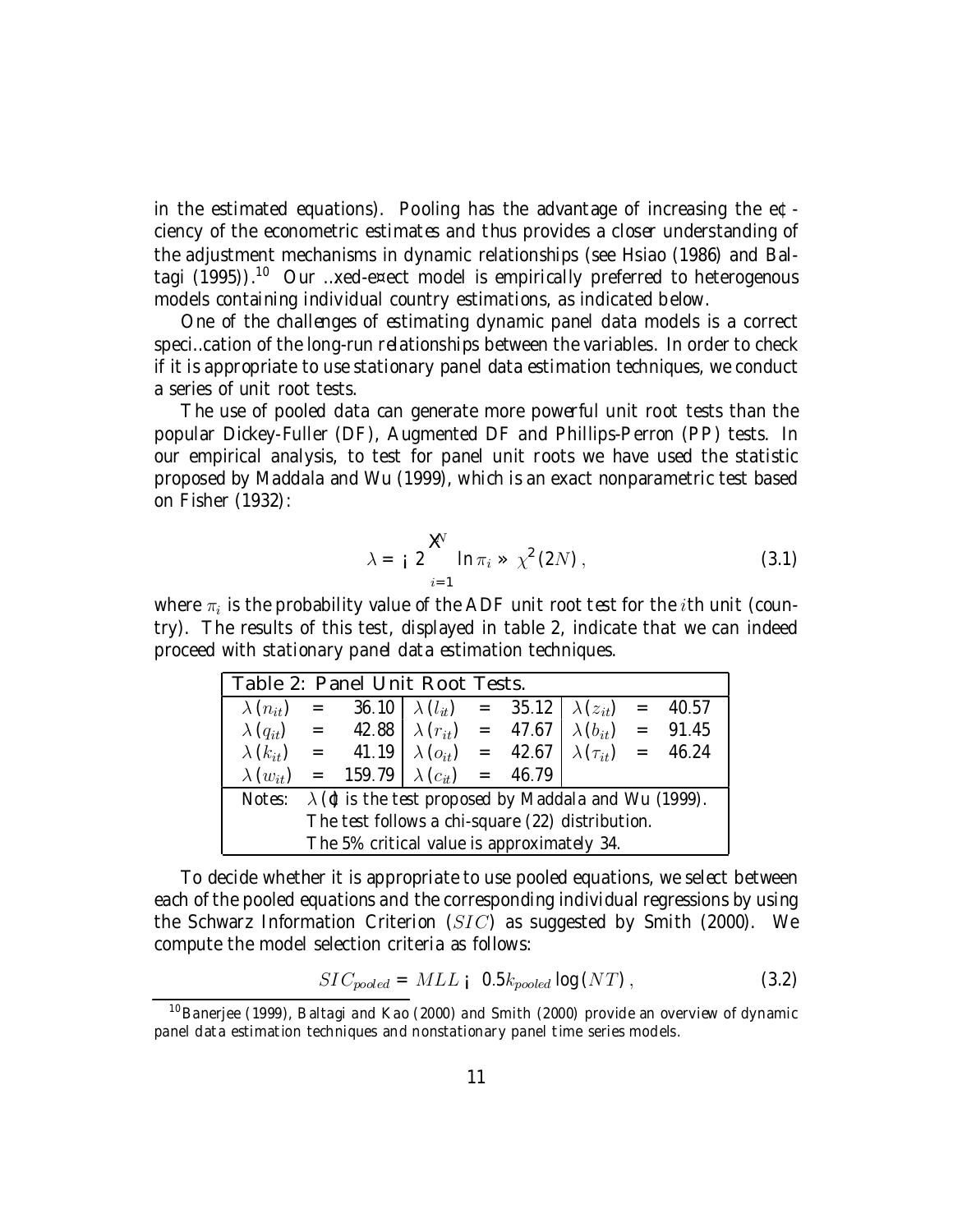$$
SIC_{individual} = \sum_{i=1}^{N} MLL_i \mid N[0.5k_i \log(T)], \qquad (3.3)
$$

where  $MLL_{pooled}$ ,  $MLL_i$  denote the maximum log likelihoods of the pooled model and the *i*th country time series regression, respectively;  $k_{pooled}$  is the number of parameters estimated in the …xed e¤ects model (i.e. number of explanatory variables plus the 11 country speci...c e¤ects), and  $k_i$  is the number of parameters estimated in the individual country time series regression (i.e. number of explanatory variables plus an intercept);  $N$  and  $T$  denote the number of countries and estimation period, respectively. The model that maximizes the  $SIC$  is preferred. As table 3 shows, the results indicate that the ... xed e¤ects model is preferred for all our four behavioral equations:

| Table 3: Homogenous vs. Heterogenous Panels.                   |                   |                      |                   |  |  |  |  |
|----------------------------------------------------------------|-------------------|----------------------|-------------------|--|--|--|--|
|                                                                | $SIC_{pooled}$    | $SIC_{individual}$   |                   |  |  |  |  |
| Labor Demand:                                                  | 1051.25           | $\rm{>}$             | 1032.12           |  |  |  |  |
| Wage Setting:<br>Labor Force:                                  | 851.83<br>1096.94 | $\rm{>}$<br>$\rm{>}$ | 810.05<br>1089.98 |  |  |  |  |
| <b>Production Function:</b>                                    | 972.48            | $\rm{>}$             | 862.59            |  |  |  |  |
| Notes: The statistics were computed using (3.2) and (3.3).     |                   |                      |                   |  |  |  |  |
| The model that maximizes the selection criterion is preferred. |                   |                      |                   |  |  |  |  |

Thus, we estimate a stationary dynamic panel, which is homogeneous and yields consistent …xed e¤ects estimators for the 11 EU countries considered.<sup>11</sup> Table 4 presents the estimated equations:

<sup>&</sup>lt;sup>11</sup>The lag structure of the model was chosen on the basis of the Akaike and Schwarz model selection criteria.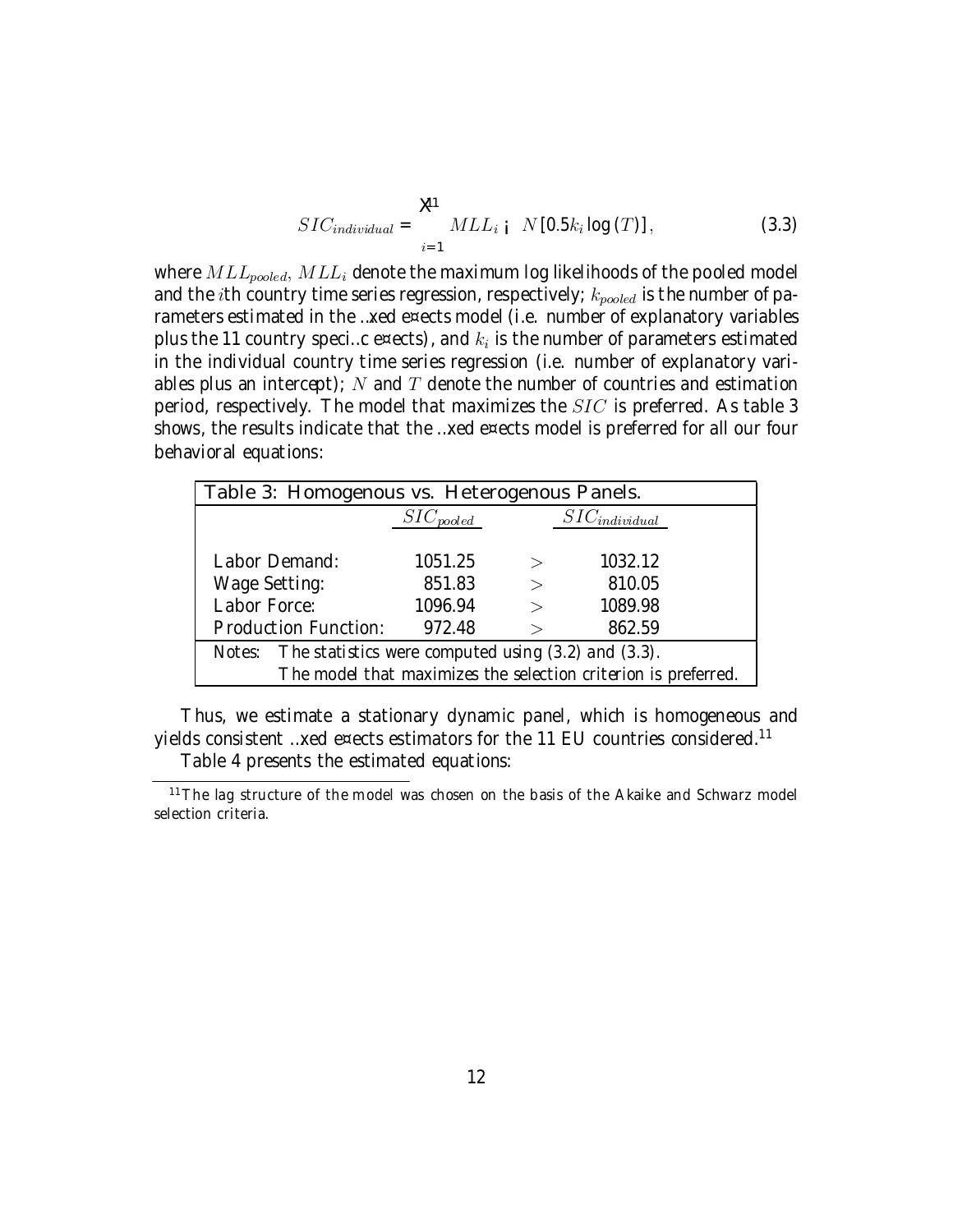|                                                        | Table 4: The EU model . 1970-1999. |        |       |                         |                                          |        |       |
|--------------------------------------------------------|------------------------------------|--------|-------|-------------------------|------------------------------------------|--------|-------|
| Dependent variable: $n_t$<br>Dependent variable: $w_t$ |                                    |        |       |                         |                                          |        |       |
|                                                        | Coe¢cient                          | St. e. | Prob. |                         | Coe¢cient                                | St. e. | Prob. |
| $n_{t_i}$ 1                                            | 1.42                               | 0.039  | 0.000 | $w_{t_i}$ 1             | 0.97                                     | 0.051  | 0.000 |
| $n_{t}$ 2                                              | i 0.48                             | 0.035  | 0.000 | $w_{t}$ 2               | i 0.14                                   | 0.045  | 0.002 |
| $w_t$                                                  | $i$ 0.03                           | 0.012  | 0.011 | $u_t$                   | 10.29                                    | 0.045  | 0.000 |
| $k_t$                                                  | 0.02                               | 0.009  | 0.035 | $\theta_t$              | 0.50                                     | 0.056  | 0.000 |
| $\mathbf{\Phi} k_t$                                    | 1.99                               | 0.070  | 0.000 | $\theta_{t}$ 1          | $i$ 0.36                                 | 0.052  | 0.000 |
| $\mathbf{\Phi}_{k_{t}+1}$                              | $i$ 1.65                           | 0.093  | 0.000 | $b_t$                   | 0.14                                     | 0.020  | 0.000 |
| $c_t$                                                  | 0.02                               | 0.006  | 0.003 | $b_{t}$ 1               | $i$ 0.12                                 | 0.022  | 0.000 |
| $r_{t}$                                                | i 0.001                            | 0.000  | 0.019 | $o_t$                   | 0.005                                    | 0.002  | 0.020 |
| $\boldsymbol{t}$                                       | 0.001                              | 0.000  | 0.044 | $\tau_t$                | $i$ 0.59                                 | 0.180  | 0.001 |
|                                                        |                                    |        |       | $\tau_{t}$ 1            | 0.41                                     | 0.189  | 0.030 |
|                                                        |                                    |        |       |                         |                                          |        |       |
| $R^2$                                                  | 0.999                              |        |       | $R^2$                   | 0.999                                    |        |       |
| $MLL$                                                  | 1108.9                             |        |       | $\cal{M}\cal{L}\cal{L}$ | 912.0                                    |        |       |
|                                                        |                                    |        |       |                         |                                          |        |       |
|                                                        | Dependent variable: $l_t$          |        |       |                         | Dependent variable: $\mathfrak{c}_{q_t}$ |        |       |
|                                                        | Coe¢cient                          | St. e. | Prob. |                         | Coe¢cient                                | St. e. | Prob. |
| $l_{t_1}$ 1                                            | 1.00                               | 0.031  | 0.000 | $q_{t}$ 2               | 10.25                                    | 0.025  | 0.000 |
| $l_{t_1}$ 2                                            | 10.08                              | 0.026  | 0.005 | $k_t$                   | 0.02                                     | 0.013  | 0.095 |
| $u_t$                                                  | 0.04<br>i                          | 0.019  | 0.060 | $n_{t}$                 | 0.09                                     | 0.019  | 0.000 |
| $\mathfrak{c}_{u_t}$                                   | 0.21<br>$\mathbf{i}$               | 0.037  | 0.000 | $\overline{o_t}$        | $i$ 0.004                                | 0.002  | 0.047 |
| $w_t$                                                  | 10.06                              | 0.025  | 0.019 | $\boldsymbol{t}$        | 0.004                                    | 0.001  | 0.000 |
| $w_{t_i}$ 1                                            | 0.05                               | 0.025  | 0.039 |                         |                                          |        |       |
| $z_t$                                                  | 1.11                               | 0.037  | 0.000 |                         |                                          |        |       |
| $z_{t}$ 1                                              | $i$ 1.00                           | 0.043  | 0.000 |                         |                                          |        |       |
|                                                        |                                    |        |       |                         |                                          |        |       |
| $R^2$                                                  | 0.999                              |        |       | $R^2$                   | 0.999                                    |        |       |
| MLL                                                    | 1151.4                             |        |       | MLL                     | 1019.1                                   |        |       |
| All equations include constant country-specic terms.   |                                    |        |       |                         |                                          |        |       |

As we can see, the labor demand depends negatively on the real wage and the real interest rate, and positively on the level and the growth rate of capital stock; it also depends positively on competitiveness, which is de…ned as the ratio of the import price to the GDP de‡ator, and on a linear trend. Real wages depend negatively on the unemployment rate and the indirect tax rate (as a ratio to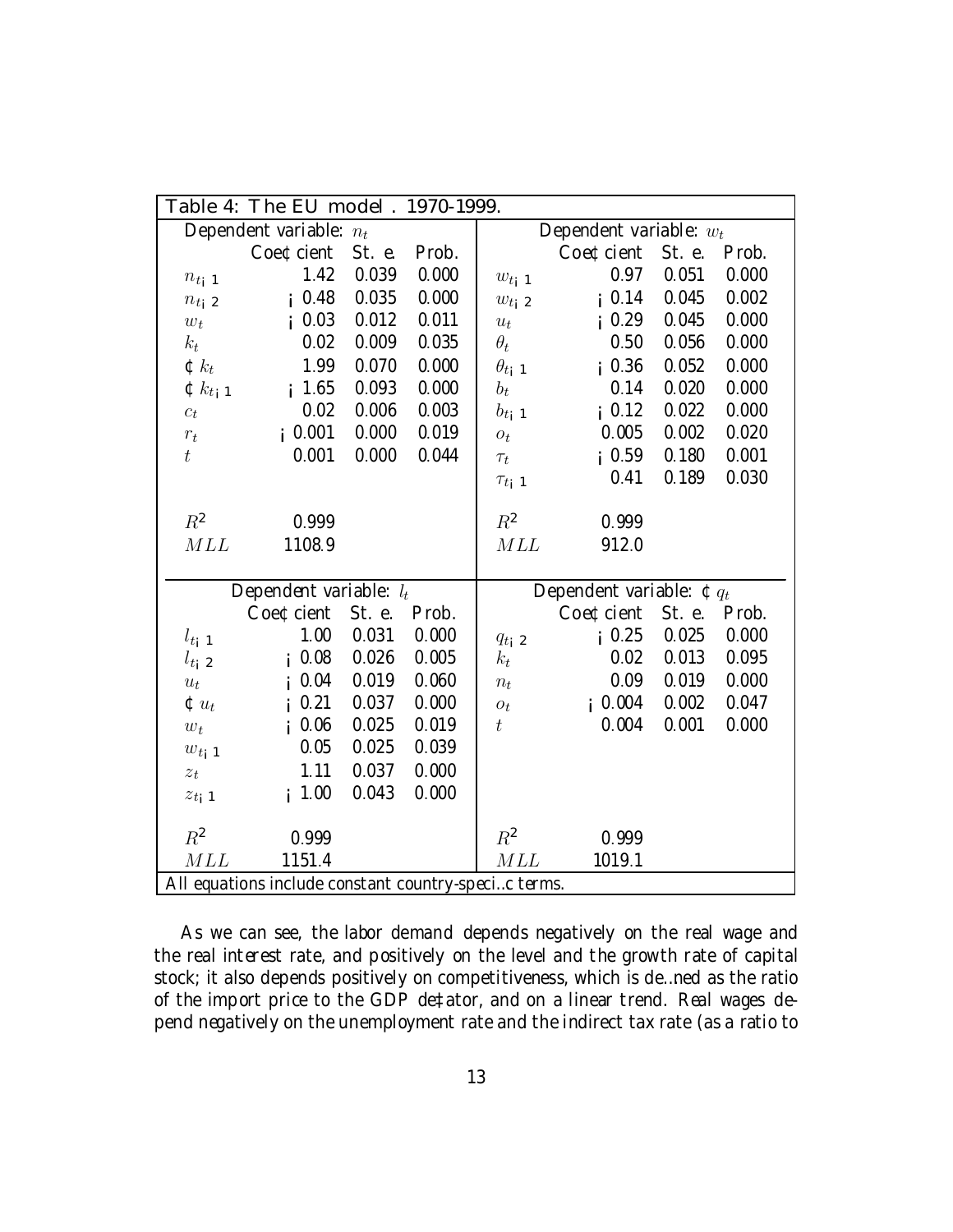GDP), and positively on productivity, social security bene…ts and oil prices. The labor force depends negatively on the level and growth of the unemployment rate and wages, whereas working-age population has a positive sign.<sup>12</sup> The production function is standard, with a positive relationship of output with respect to employment, capital stock and a time trend (to capture technological progress).

Figure 1 indicates that the model tracks the actual unemployment rate remarkably well, despite the cross-country restrictions on the coe¢cients of the right-hand side variables:

 $12$ This relationship is restricted to be 1 in the long-run, which is not rejected by a Wald test.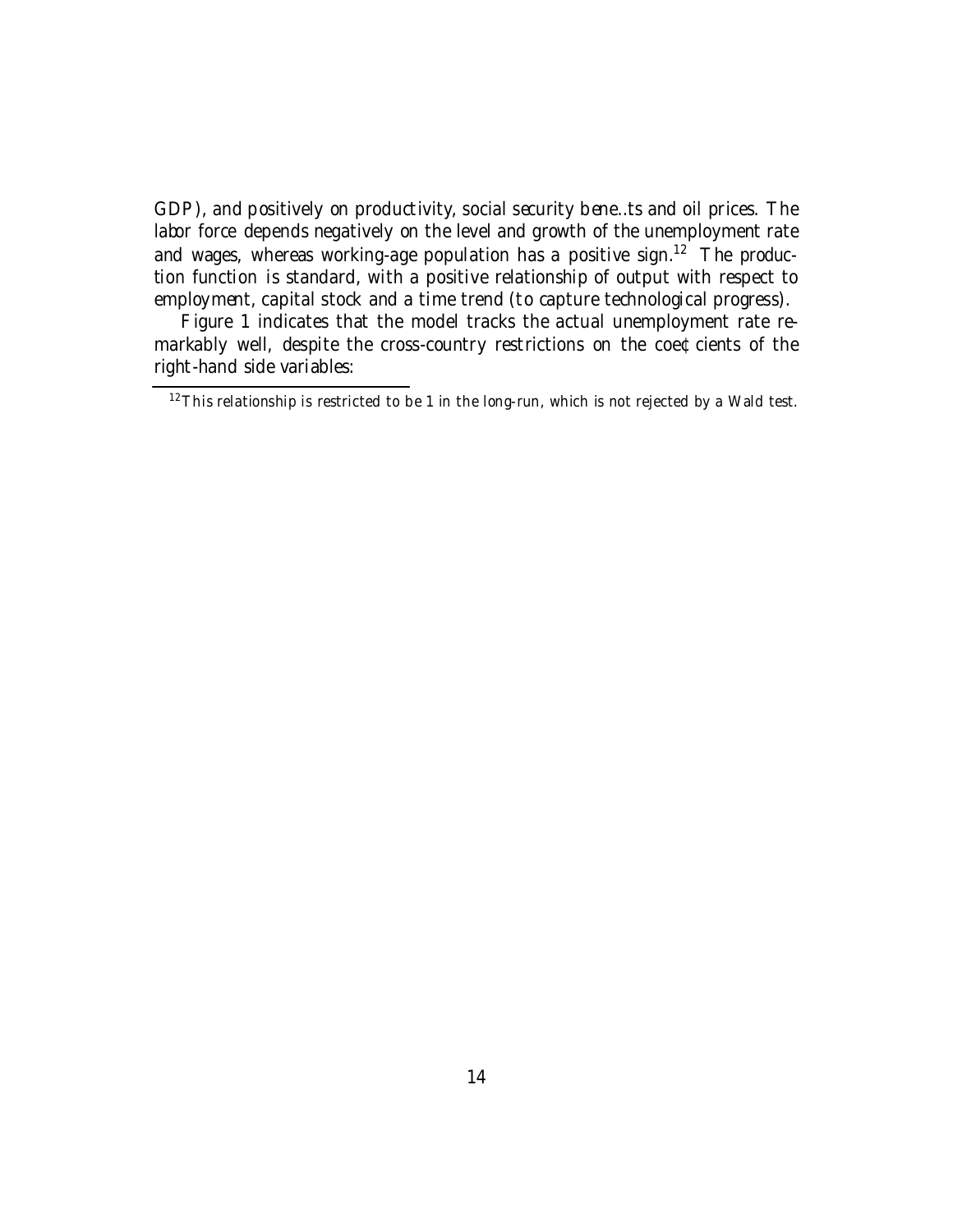

**Figure 1: Actual and fitted values of the EU unemployment rates.**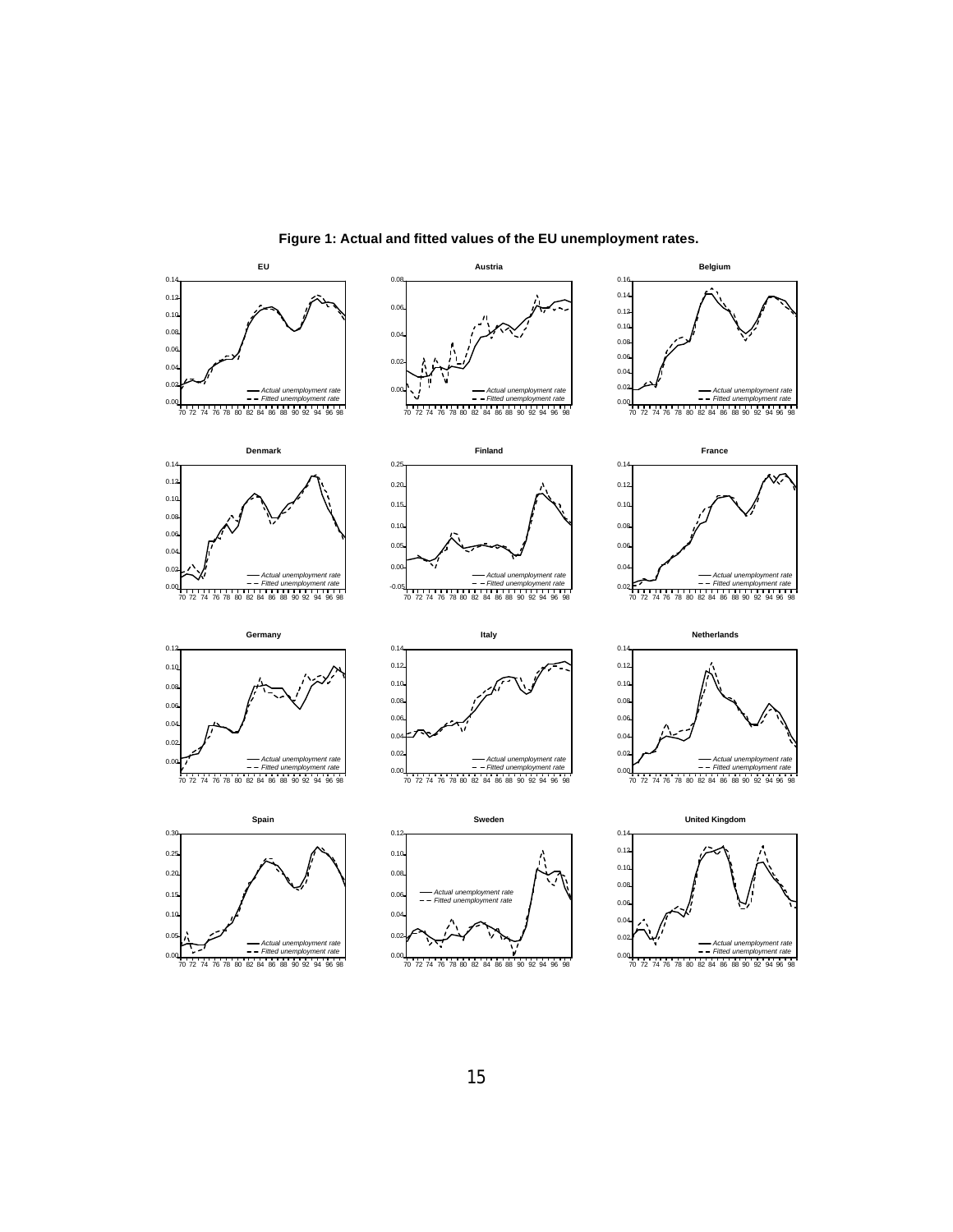#### 4. Revisiting the Causes of European Unemployment

On the basis of the empirical model above, we now examine the driving forces underlying EU unemployment by deriving the dynamic contributions of our exogenous variables. We divide these exogenous variables into three groups:

- 1. institutional variables: social security bene…ts and indirect taxes,
- 2. prices: competitiveness, interest rates and oil prices; and
- 3. growth drivers: capital stock, technological change and working-age population

Figures 2 to 4 depict the direct e¤ects of each exogenous variable (or group of exogenous variables), as well as their dynamic and frictionless unemployment contributions.

On account of the lagged adjustment processes in our model, the direct unemployment e¤ects  $(u_t^{DE}(x_i))$  of each exogenous variable  $(x_{it})$  give rise to smooth unemployment dynamic contributions  $(u^{DC}_t(x_i))$  in contrast with the frictionless contributions  $(u_t^{FC}(x_i))$ .

#### 4.1. Contributions of the Institutional Variables

The left-hand panels of Figures 2 compare the direct e¤ects with the dynamic contributions of the institutional variables, whereas the right-hand panels compare the direct e¤ects with the frictionless contributions of these variables. Figures 2a and 2b describe the in‡uence of both institutional variables together, whereas the remaining …gures deal with social security contributions and indirect taxes separately.

Figure 2c shows that social security bene…ts have pushed up the EU unemployment rate by larger and larger amounts, amounting to an increase of 3.4 percentage points over our sample period. They have had a progressively increasing negative in‡uence on EU employment, and a smaller negative in‡uence on the EU labor force (via their in‡uence on wages and unemployment).

A comparison of Figures 2c and 2d highlights the role of lagged adjustment processes in modifying the in‡uence of social security bene…ts through time. In Figure 2c we see that social security bene…ts had a pronounced positive direct e¤ect on unemployment in the …rst half of the 1970s, which stabilized over much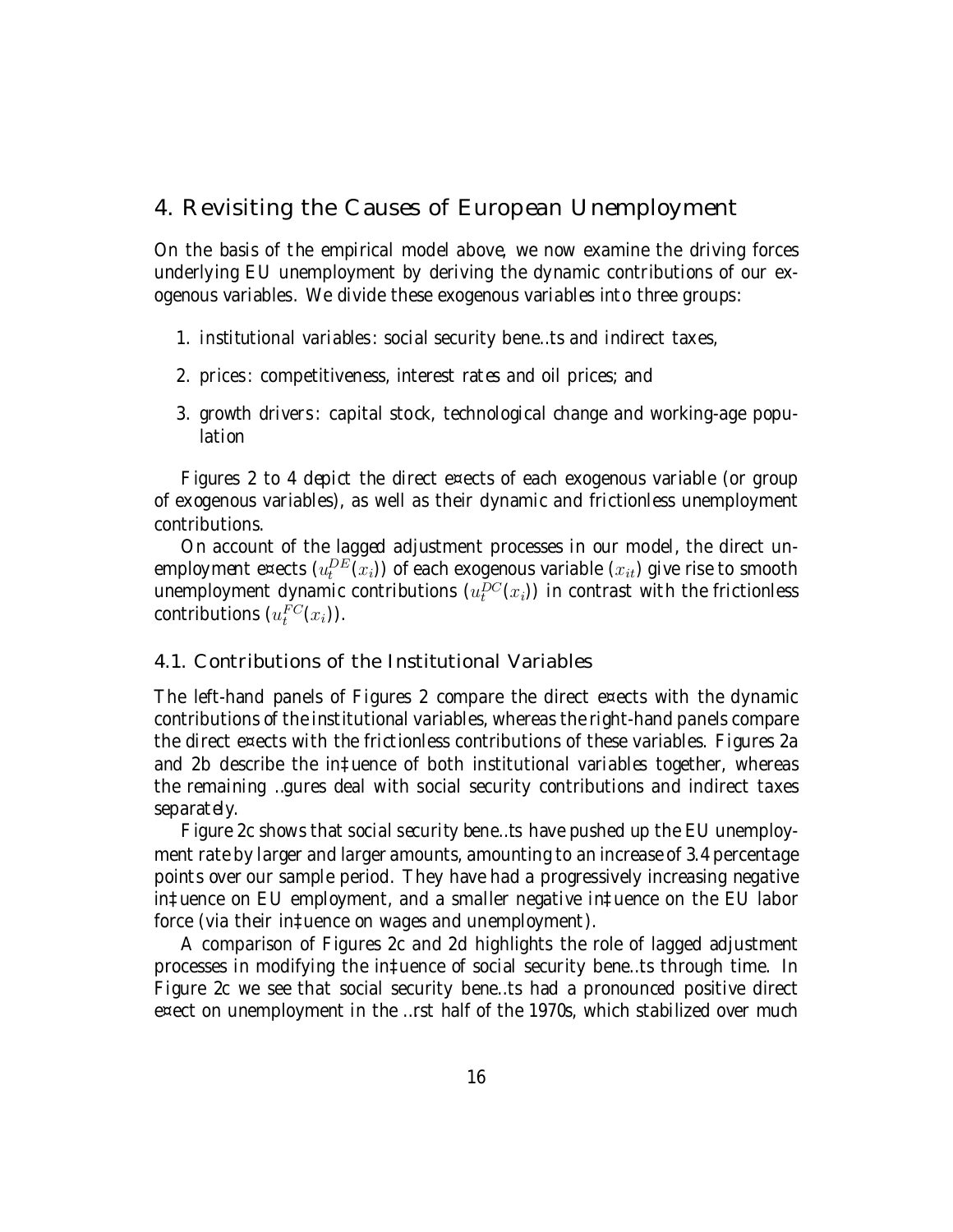of the sample period thereafter; however, the unemployment contributions of social security bene…ts, as noted, rise steadily over the entire sample period.

Figure 2e indicates that the contribution of indirect taxes to unemployment rate have been close to nill. Observe that in our model indirect taxes a¤ect employment and the labor force only via their positive in‡uence on the real wage. Most countries in our panel did not experience signi…cant variations in indirect taxes (as a ratio of GDP); the only exceptions were France and Spain, which encountered changes in opposite directions, thus roughly cancelling each other out on the aggregate EU level.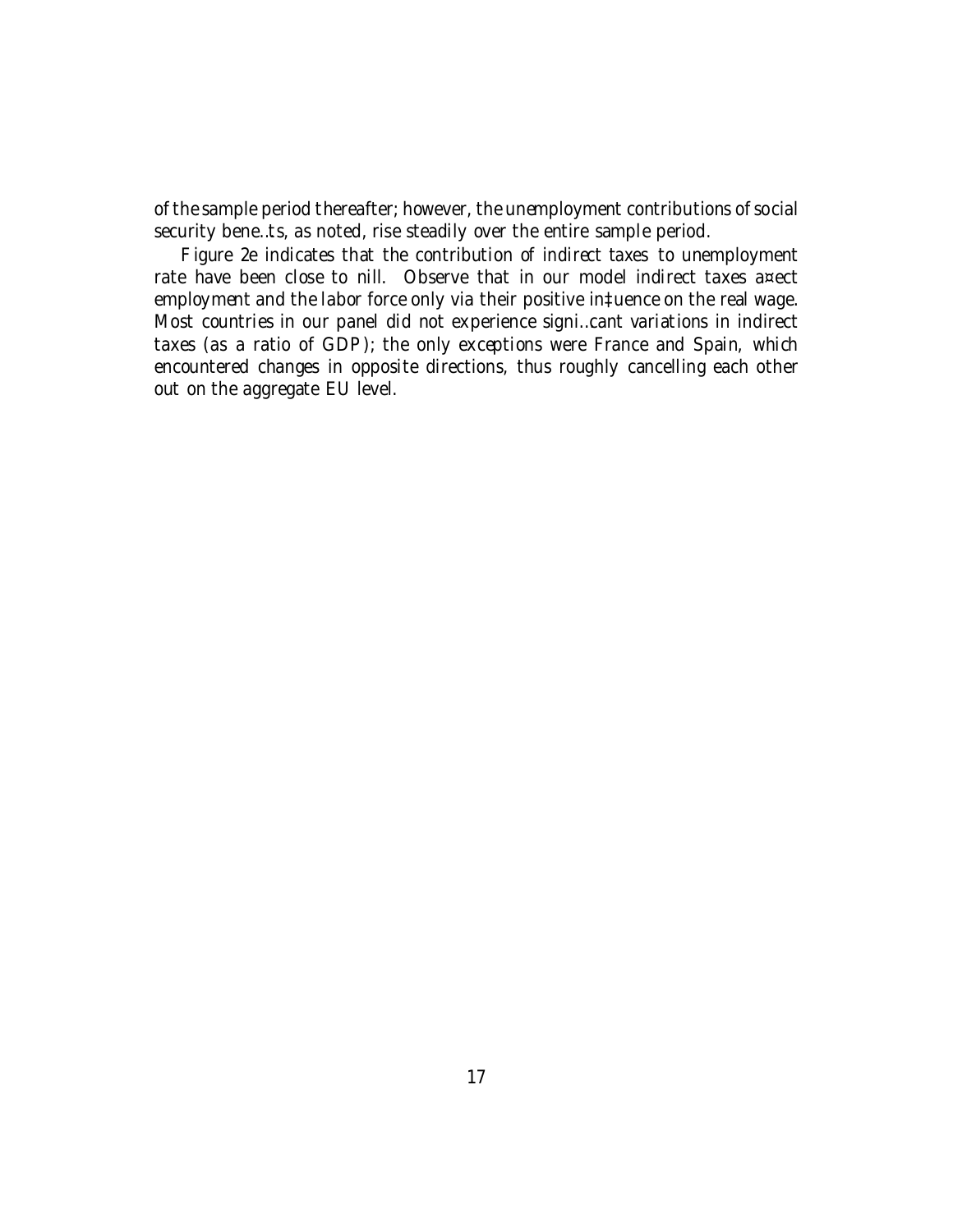#### **Figure 2. Institutional variables. Dynamic contributions, direct effects and frictionless contributions.**





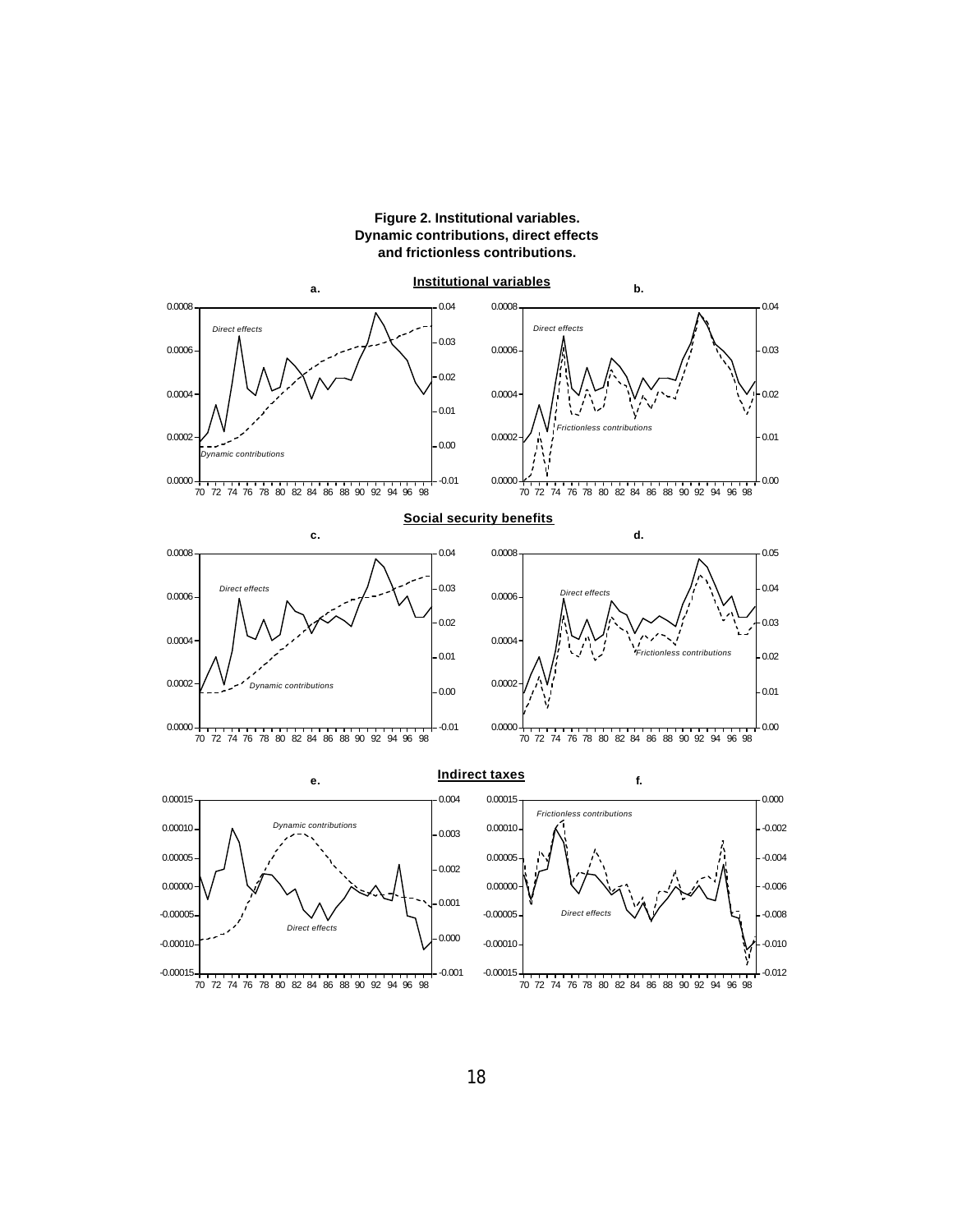#### 4.2. Contributions of Prices

Figures 3 describe the in‡uences of the price variables.

Figure 3c pictures the role of competitiveness (given the real oil price which is a separate exogenous variable). In our model, a rise in competitiveness (de…ned as the ratio of import prices to the GDP de‡ator) raises employment, presumably through import substitution. This, in turn, a¤ects the real wage, which in‡uences both employment and the labor force. The …gure shows that the rise in EU competitiveness reduced unemployment through the second half of the 1970s and 1980s, and the fall in EU competitiveness (possibly linked to the EU's disappointing productivity performance and rate of capital accumumlation) stimulated unemployment signi…cantly in the 1990s.

Figure 3e shows the role of the long-term real interest rate (given the capital stock, which is a separate exogenous variable). Similarly to competitiveness, the in‡uence of the real interest rate on unemployment operates primarily through employment (rather than the labor force). From 1970 to 1983, interest rate movements have reduced unemployment (reaching a maximum of a 1 percentage point reduction in 1978 and 1979), but with the general shift towards tigher monetary policy, they stimulated unemployment thereafter (reaching a maximum of nearly 2 percentage points in 1996).

A comparison of Figures 3e and 3f suggests that movements in the real interest rate a¤ect unemployment with signi…cant lags. The direct unemployment e¤ects of the real interest rate reached a trough in 1975, and fell to zero by 1980; but the associated dynamic contributions reached a trough only in 1978, and fell to zero by 1984. The direct unemployment e¤ects were positive and roughly stable throughout the 1980s and …rst half of the 1990s; but the associated dynamic unemployment contributions rose gradually from 1984 to 1996.

Finally, Figure 3g shows a small in‡uence of the oil price on unemployment, contrary to many other studies. In part, the small magnitude may be due to the fact that the in‡uence is assessed for a given capital stock and competitiveness (which are other exogenous variables). The oil price shocks of the mid-1970s and early 1980s undoubtedly reduced capital formation and a¤ected competitiveness. In part, some of what we estimate to be the delayed unemployment contributions of movements in competitiveness and the capital stock are commonly ascribed to the oil price.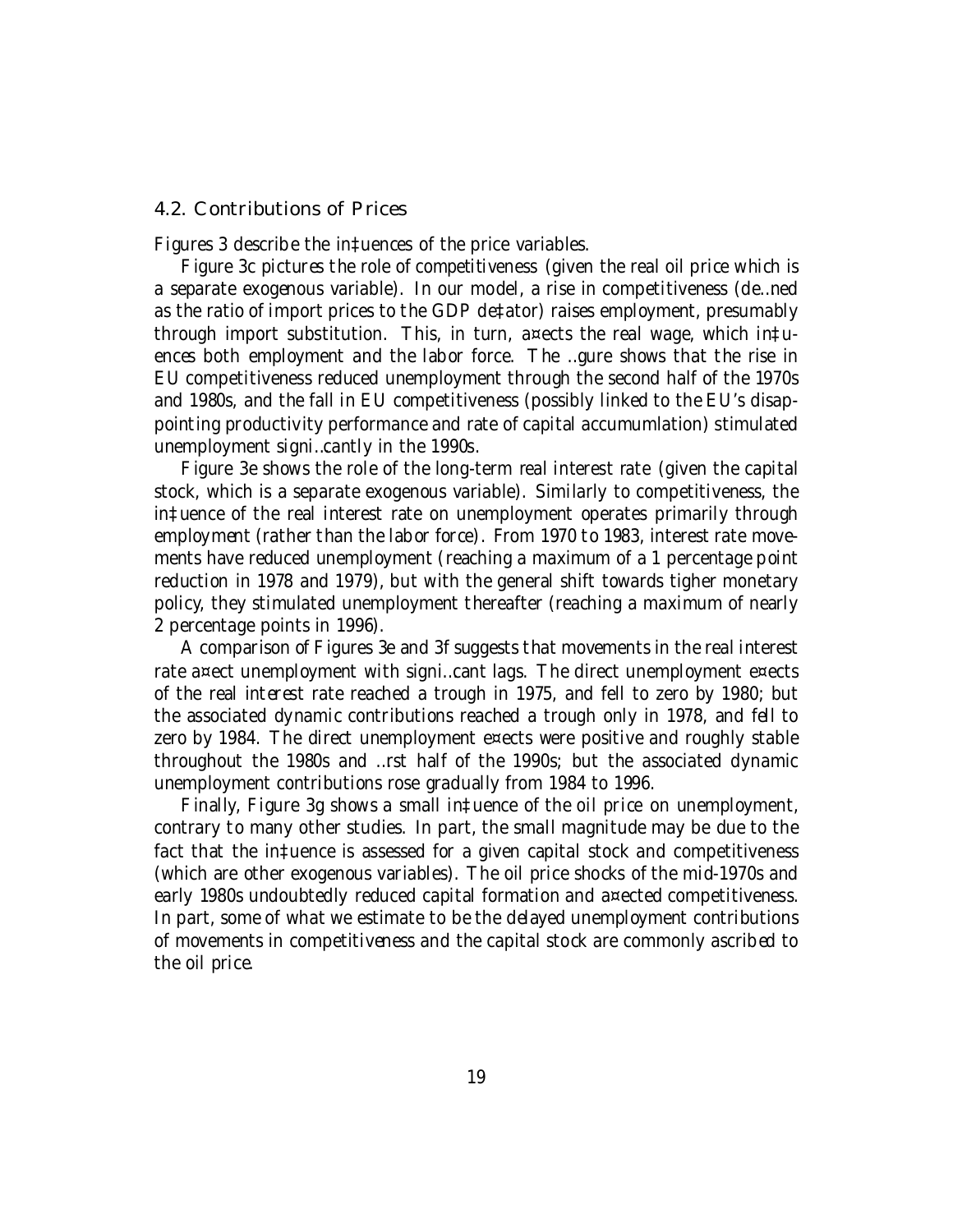

**Figure 3. Price variables. Dynamic contributions, direct effects**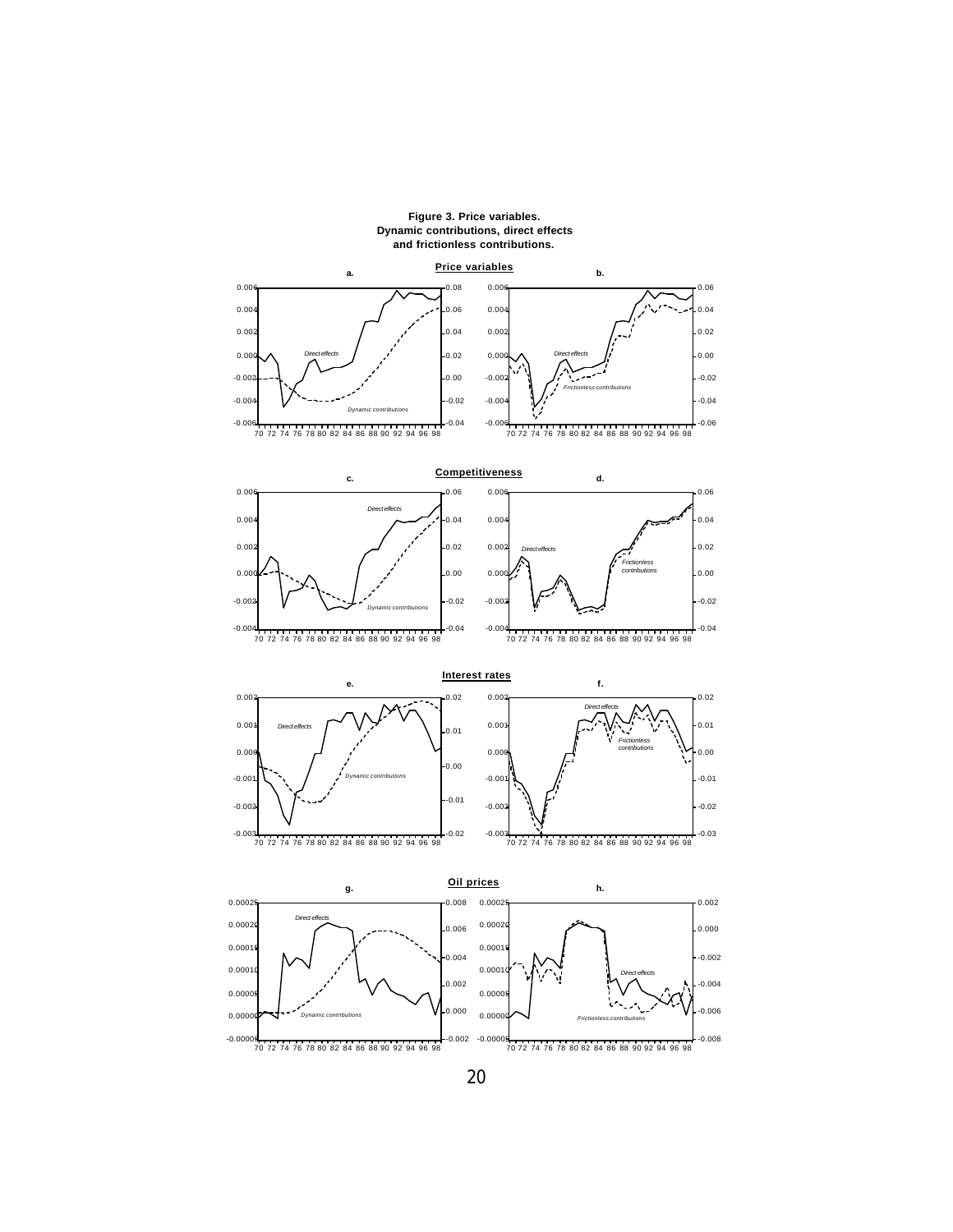#### 4.3. Contributions of the Growth Drivers

Figures 4c and 4g suggest that two of our growth drivers - the capital stock and working age population - play a dominant role in accounting for movements in EU unemployment, with the capital stock being the more important. The …gures show the unemployment contributions to be very large, but one must keep in mind that it is quite unrealistic to imagine that the capital stock would grow as it did if the working-age population were constant (implicitly assumed in Figure 4c, since the unemployment contributions are assessed for a given population). Thus it is more informative to examine the unemployment contributions from its combined in‡uence, as shown in Figure 4a.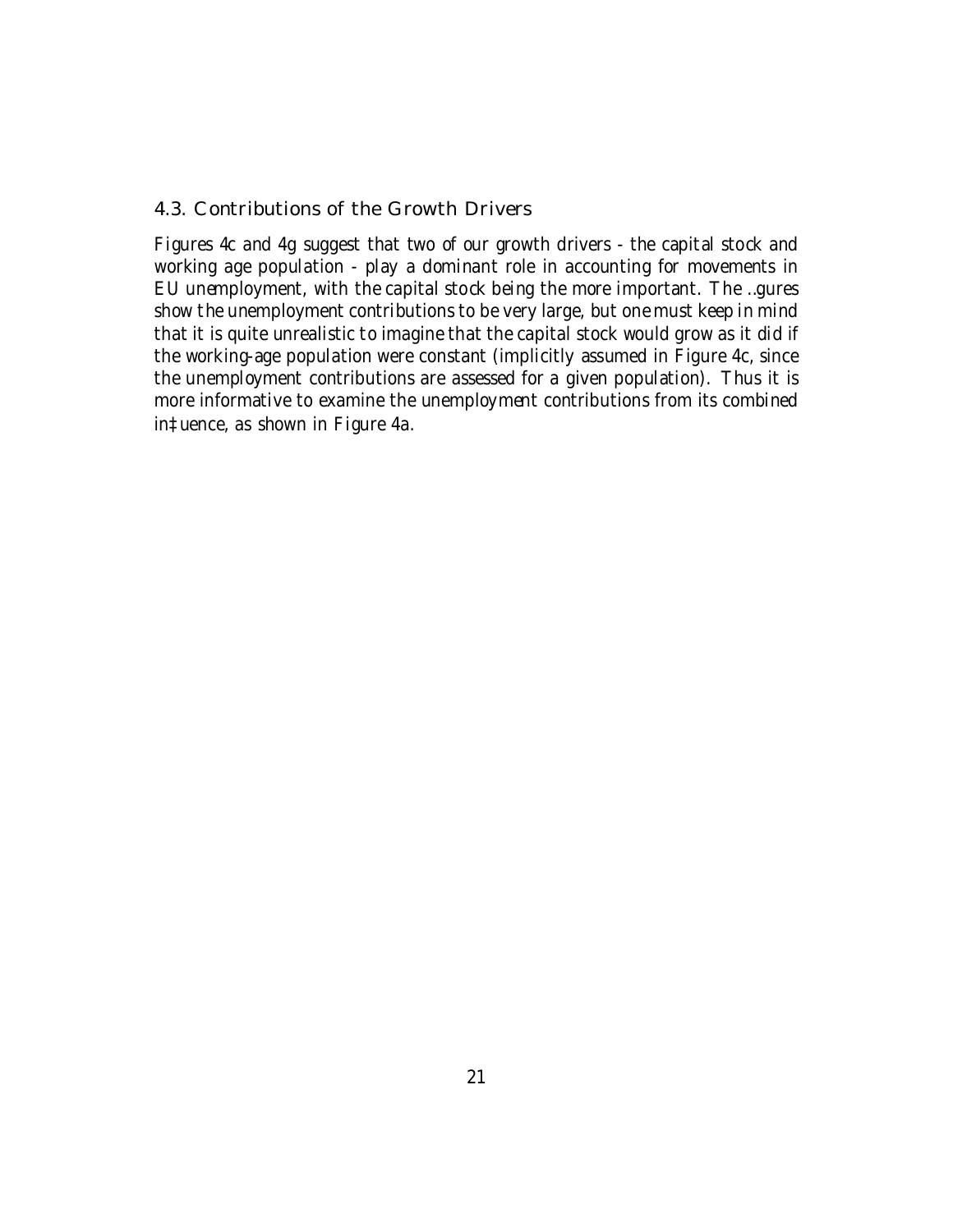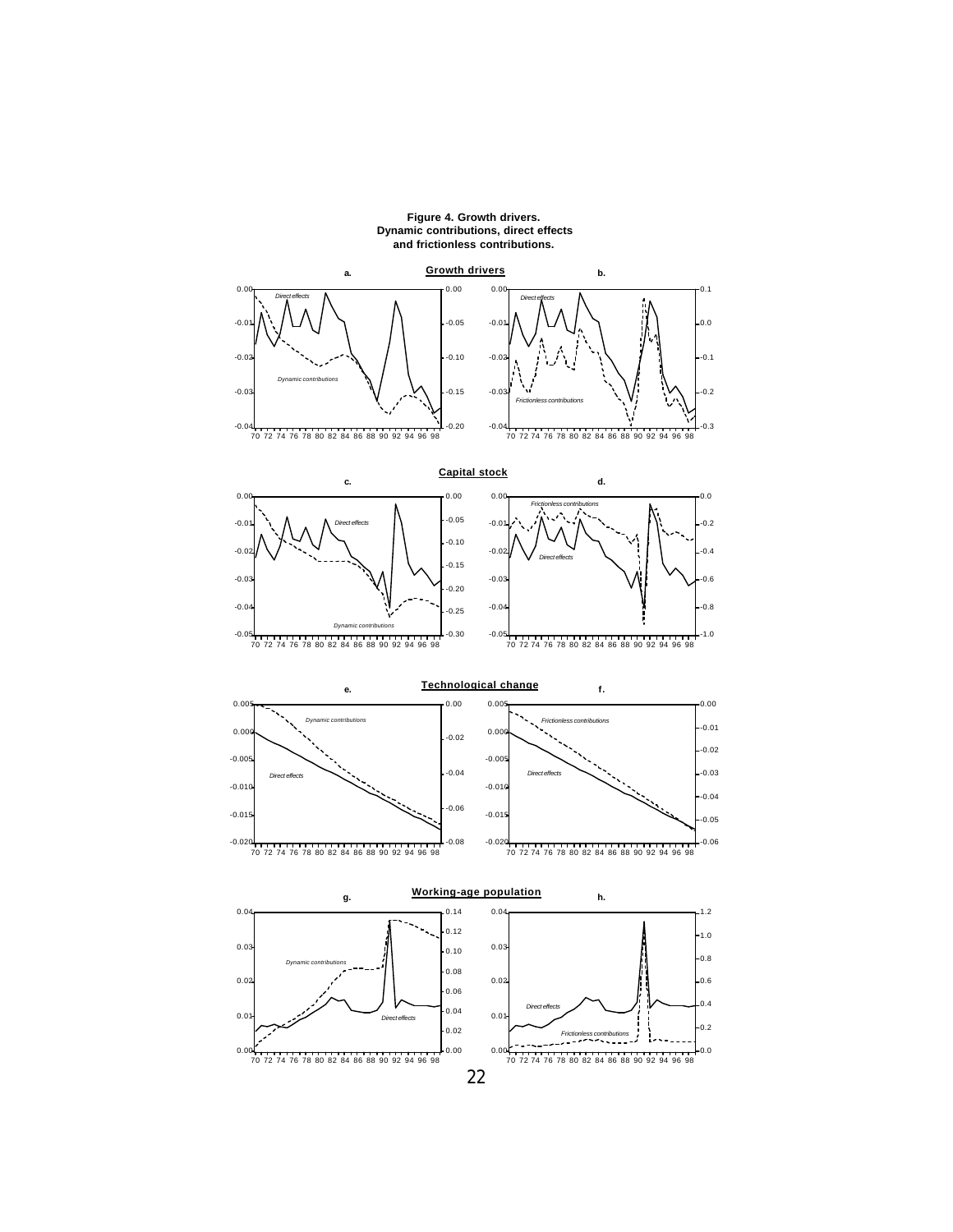The powerful in‡uence of the capital stock and working-age population on EU unemployment is underscored Figure 5, which shows the dynamic unemployment contributions for di¤erent growth rates of capital stock and working-age population.





#### 5. Single- versus Multi-equation Models

Most empirical studies on the causes of unemployment are conducted in terms of single, aggregate unemployment equations. These equations are interpretted as reduced forms that are meant to summarize the behavior of multi-equation labor market systems, such as the one presented above. The open question is whether single-equation models are a good proxy for their multi-equation counterparts in a dynamic context. Karanassou, Sala, and Snower (2003) have shown that when the individual equations in a multi-equation system do not have the same regressors, the multi-equation models cannot be aggregated into single-equation models. How important is this limitation in explaining EU unemployment?

Naturally, single- and multi-equation models of unemployment both have their strengths and weaknesses. Theoretically, the single-equation models are simply aggregated summaries of the multi-equation counterparts. Empirically, multiequation models require more data to be estimated and thus are associated with lower degrees of freedom. In this paper, we have sought to overcome this di¢culty by pooling country data across the EU. Thus our model may be a useful tool in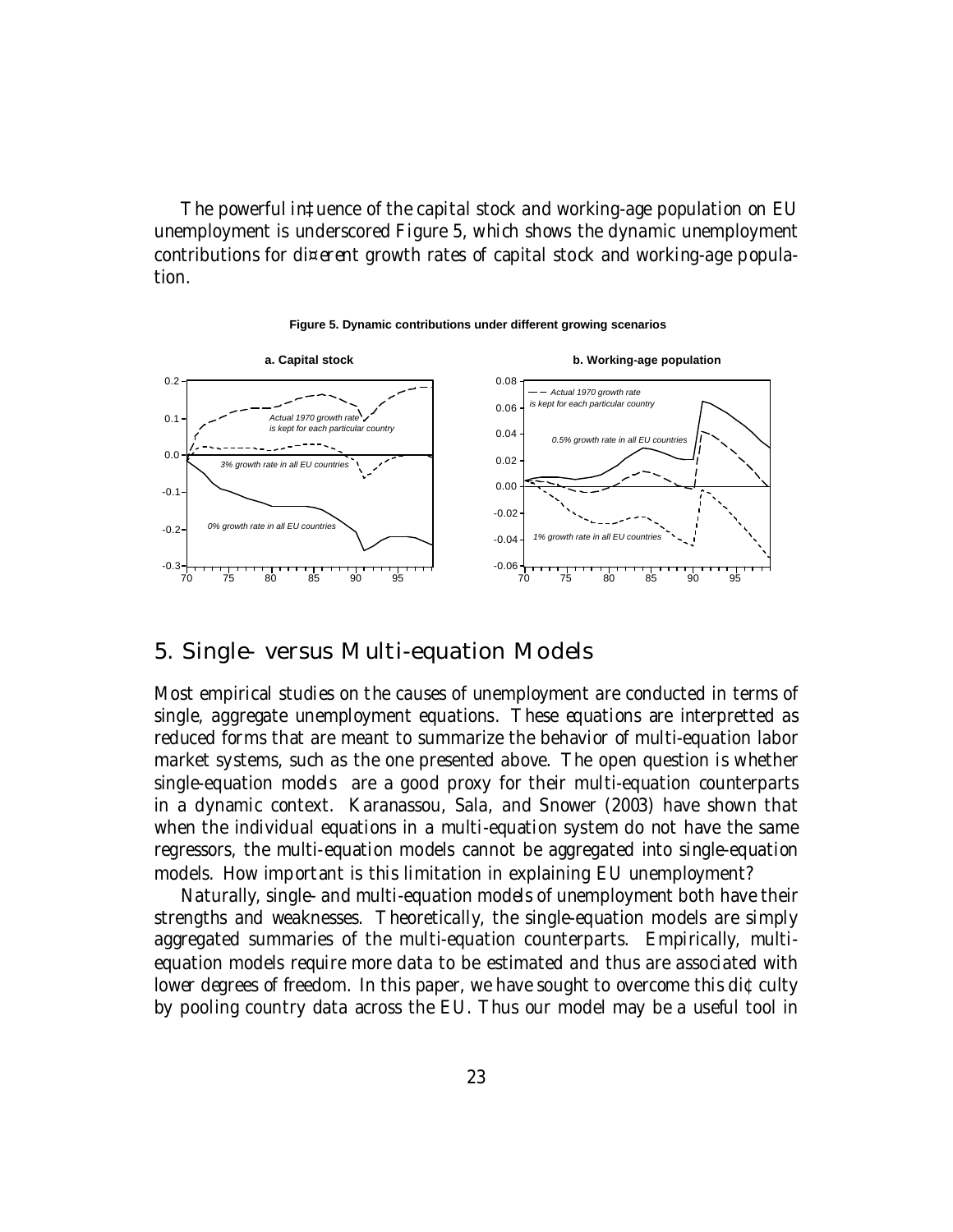exploring whether single-equation models deliver biased summaries of their multiequation underpinnings. Addressing this question can shed light on whether the di¤erence between our analysis of EU unemployment and those in the conventional literature (e.g. Layard, Nickell and Jackman (1991), Phelps (1994), Phelps and Zoega (1998)) may be due single- versus multi-equation modeling.

Table 5 presents a version of a single-equation model where four out of the seven exogenous variables present in the multi-equation system are considered. (The other exogenous variables were statistically insigni…cant.) Even though the interest rate is marginally signi…cant, it is retained to provide a better speci…cation of the model. 13

| Table 5: Single-equation model. |           |        |       |  |  |  |  |
|---------------------------------|-----------|--------|-------|--|--|--|--|
| Dependent variable: $u_t$       |           |        |       |  |  |  |  |
|                                 |           |        |       |  |  |  |  |
|                                 | Coe¢cient | St. e. | Prob. |  |  |  |  |
| $u_{t_1}$ 1                     | 1.23      | 0.05   | 0.00  |  |  |  |  |
| $u_{t}$ 2                       | i 0.51    | 0.04   | 0.00  |  |  |  |  |
| $k_t$                           | 10.014    | 0.01   | 0.02  |  |  |  |  |
| $\mathbf{\Phi}k_t$              | i 0.37    | 0.06   | 0.00  |  |  |  |  |
| $r_t$                           | 0.024     | 0.019  | 0.21  |  |  |  |  |
| $b_t$                           | 0.02      | 0.01   | 0.00  |  |  |  |  |
| $z_t$                           | 0.18      | 0.04   | 0.00  |  |  |  |  |
| $z_{t}$ 1                       | i 0.13    | 0.04   | 0.00  |  |  |  |  |
|                                 |           |        |       |  |  |  |  |
| $R^2$                           | 0.979     |        |       |  |  |  |  |
| MLL                             | 1081.1    |        |       |  |  |  |  |

Figure 6a describes the di¤erences in the unemployment contributions derived from the single- and the multi-equation analysis. Observe that social security bene…ts - commonly considered one of the main sources of EU unemployment in the mainstream literature (e.g. Layard, Nickell and Jackman (1991), Blanchard

 $13$ This speci... cation allows a comparison with at least one variable belonging to each of the groups we have already distinguished: social security bene…ts, in the institutional variables group; interest rates, in the prices group; and, both, capital formation and working-age population as growth drivers.

The signi…cance of interest rates at the 21% size of the test (large with respect to the standard 5% or 10%) a¤ects only marginally the magnitude of the coe $\text{\textdegree}$ cient. Thus, the central conclusions from our decomposition analysis would remain substantially intact at a lower size of the test.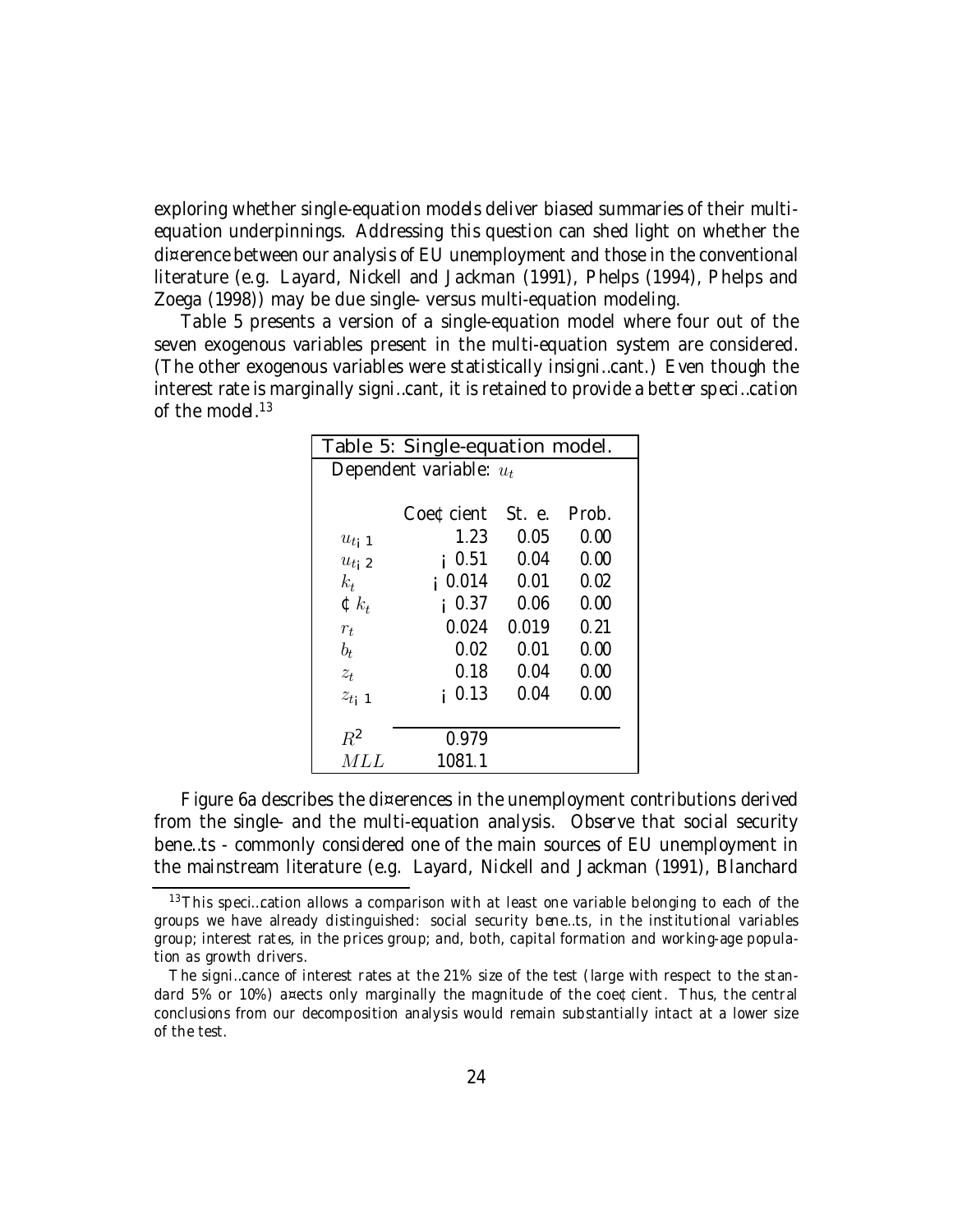and Wolfers (2000) - have a much greater in‡uence on unemployment in the singleequation model than in the multi-equation system.

Interest rates have also been assigned a major role in explaining the rise of EU unemployment over the 1980s and …rst part of the 1990s (e.g. Phelps (1994) and Phelps and Zoega (1998 and 2001)). Figure 6b shows our multi-equation model assigns a more important role to the interest rates than the corresponding singleequation model does. It is worth recalling, moreover, that our multi-equation model aims to capture only that part of the in‡uence of interest rates that operates independently of the capital stock, the working-age population, and our other exogenous variables. In the single-equation models, on the other hand, the capital stock and working-age population usually do not appear, since the latter are trended variables whereas unemployment is untrended.

Figures 6c and 6d show that when the capital stock and working-age population are included as explanatory variables in the single-equation model, the capital stock plays a much smaller role for EU unemployment than in our multi-equation model, whereas population plays a much larger role.

In short, our analysis suggests that single-equation models may indeed provide a biased account of EU unemployment, in‡ating the role of institutional variables and underplaying the role of the growth drivers.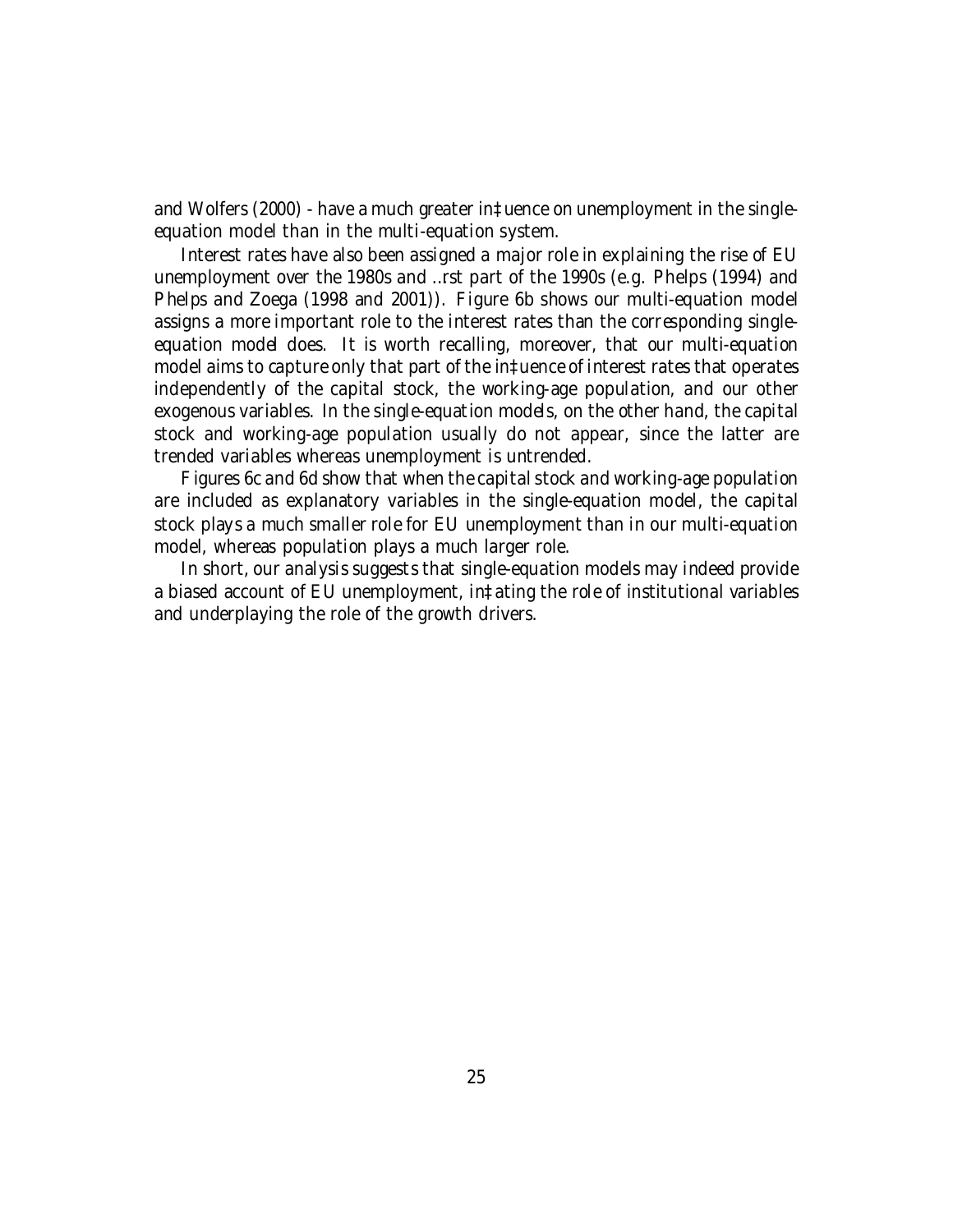

#### **Figure 6: Dynamic contributions of different exogenous variables: Multi-equation versus single-equation results**

## 6. E¤ects of Temporary and Permanent Shocks

In this section we construct aggregative measures of the dynamic unemployment responses to temporary and permanent shocks.<sup>14</sup> Speci...cally, we consider two such in‡uences:

 $2$  (i) the persistent unemployment e¤ects of temporary shocks, called unemployment persistence, and

<sup>14</sup> For a detailed discussion of these measures see Karanassou and Snower (1998).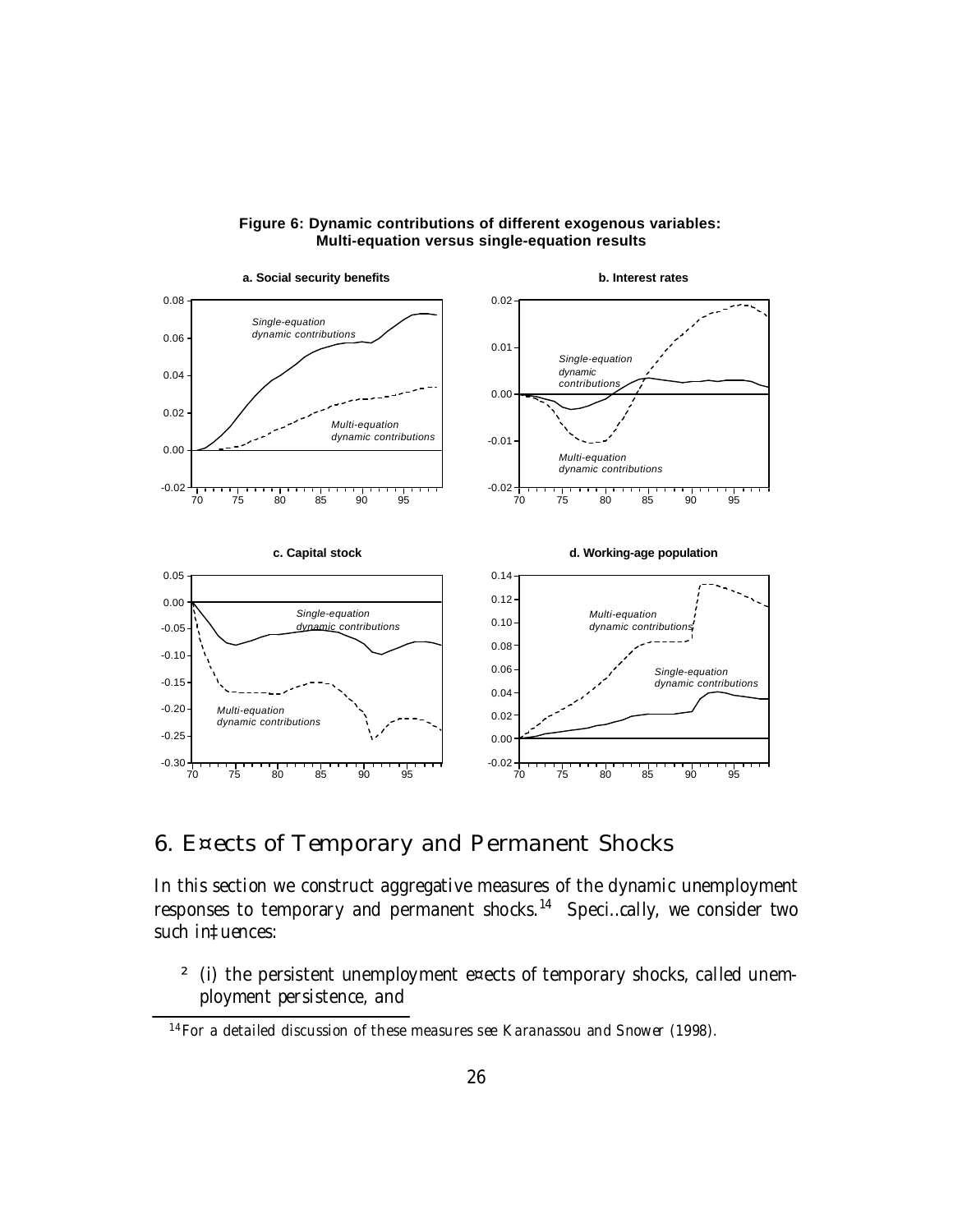<sup>2</sup> (ii) the delayed unemployment e¤ects of permanent shocks, called unemployment responsiveness.

A temporary shock  $(TS)$  is identi…ed as a one-o¤ unit increase in an exogenous variable at time  $t$ , assuming that all other exogenous variables remain unchanged. Due to the labor market adjustment processes, the shock a¤ects unemployment in periods subsequent to the shock; and in a dynamically stable system, the unemployment e¤ects will of course die out with the passage of time. We denote the responses of unemployment to the above impulse by  $u_{t+j}^{R(TS)}$  $\frac{R(I|S)}{t+j}, j$  , 0, where  $R(TS)$  stands for "response (R) to a temporary shock (TS). This unemployment response is given by the di¤erence between the unemployment rate in the presence and absence of the shock. The term  $u_t^{R(TS)}$  $t_t^{R(I|S)}$  is the immediate impact of the shock, and the whole time series  $u^{R(TS)}_{t+\, i}$  $\mathcal{H}^{(I|S)}_{t+j}, j$  , 0, is the impulse response function (IRF) of unemployment. 15

Our measure of unemployment persistence,  $\pi$ , captures the degree to which unemployment is a¤ected by the temporary shock after that shock has disappeared:

$$
\pi = \sum_{j=1}^{\mathbf{X}} u_{t+j}^{R(TS)}.
$$
 (6.1)

Note that the total e¤ect of the temporary shock is the sum of the immediate response and the persistence measure:  $u^{R(TS)}_t + \pi.$  In the absence of lagged labor market adjustment processes, unemployment would not be a¤ected after the temporary shock has disappeared and thus quantitative unemployment persistence  $\pi$ would be zero. At the opposite extreme of hysteresis, the temporary shock would have a permanent e¤ect on unemployment and thus  $\pi$  would be in ... nite.

$$
u_t = \alpha u_{t_1} + \beta x_t, \ \mathbf{j} \alpha \mathbf{j} < 1.
$$

The IMA representation of  $u$  with respect to  $x$  is given by

$$
u_{t} = \beta x_{t} + \alpha \beta x_{t_{1}} + \alpha^{2} \beta x_{t_{1}} + \alpha^{3} \beta x_{t_{1}} + \dots
$$

Assuming that in period t there is a one-o<sub>nd</sub> unit increase in x, the IRF of the unemployment rate is simply given by the slope coe¢cients of the above equation:

$$
u_t^{R(TS)} = \beta, \ u_{t+1}^{R(TS)} = \alpha\beta, \ u_{t+2}^{R(TS)} = \alpha^2\beta, \ u_{t+3}^{R(TS)} = \alpha^3\beta, \ \dots
$$

<sup>&</sup>lt;sup>15</sup> Generally, the IRF is obtained by the in... nite moving average (IMA) representation of the model. Consider, for example, a simple dynamic model for unemployment with one exogenous variable: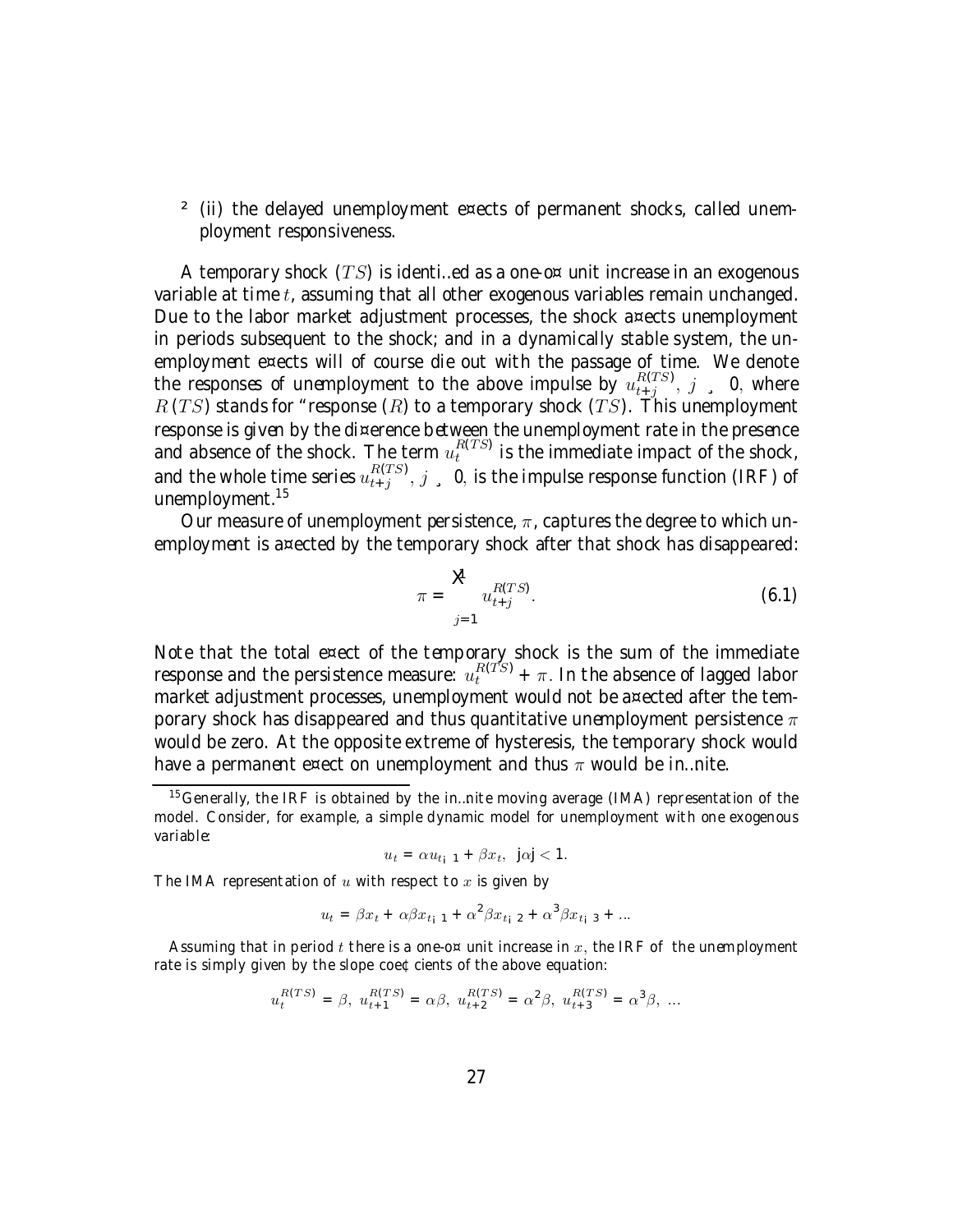We derive persistence measures associated with each of the institutional and price variables<sup>16</sup> by simulating the empirical model of Section 3. In each simulation, the one-o¤ shock (i.e. the change in an exogenous variable) is introduced in period  $t = 1$  while all other exogenous variables remain ... xed. In particular, the shock represents a one per cent increase in an exogenous variable that is in logs (e.g. bene…ts), and a one percentage point increase in a variable that is a rate (e.g. interest rate). Note that (a) since our estimated model is dynamically stable, the impulse response functions do not depend on the initial values of the endogenous variables; (b) due to the linearity of the model, the IRF's do not depend on the value at which the other exogenous variables are held constant; and (c) if, instead of a unit shock, we consider a shock of some arbitrary size  $(m)$  linearity of the model enables us to compute its impact on unemployment as  $u_t^{R(TS)} \in m$  (i.e. multiply the size of the shock with the unemployment response to a unit shock).

Table 6 contains two types of persistence measures. Panel A gives the amount of persistence in response to a unit shock in each of the exogenous variables, i.e. the sum of the unemployment responses de‡ated by the size of each shock. (For example, a one-o¤ 1% increase in competitiveness  $(c_t)$  reduces unemployment contemporaneously by 0.015 percentage points and, on aggregate, decreases future unemployment by 0.17%.) Thisstatistic - "normalized persistence" - is useful since it readily enables us to compute the persistence associated with a shock of any size (for each exogenous variable): the actual degree of persistence is simply the product of normalized persistence and the size of the shock.

Panels B and C present estimates of "average persistence" by considering shock sizes that are in line with the historical variation of the exogenous variables. In Panel B, for each exogenous variable, the shock size is computed as the standard deviation of the change of the variable for each of the 11 countries in our sample and then taking their arithmetic average.<sup>17</sup> Then average persistence is calculated as the product of normalized persistence (in Panel A) and the above shock size. Panel C reports "average persistence" when the size of the shock is computed as the average of the absolute value of the change in the series.

 $16$  Except for the tax rate and oil price which, as shown in Figure 2, have a negligible impact on the unemployment rate.

<sup>&</sup>lt;sup>17</sup> Arithmetic averages of course can give only a rough indication of the average variation of the shock. Alternatively, one could weight the shocks of di¤erent countries by some measure of their contribution to the EU unemployment rate. For brevity, however, we do not pursue these possibilities here.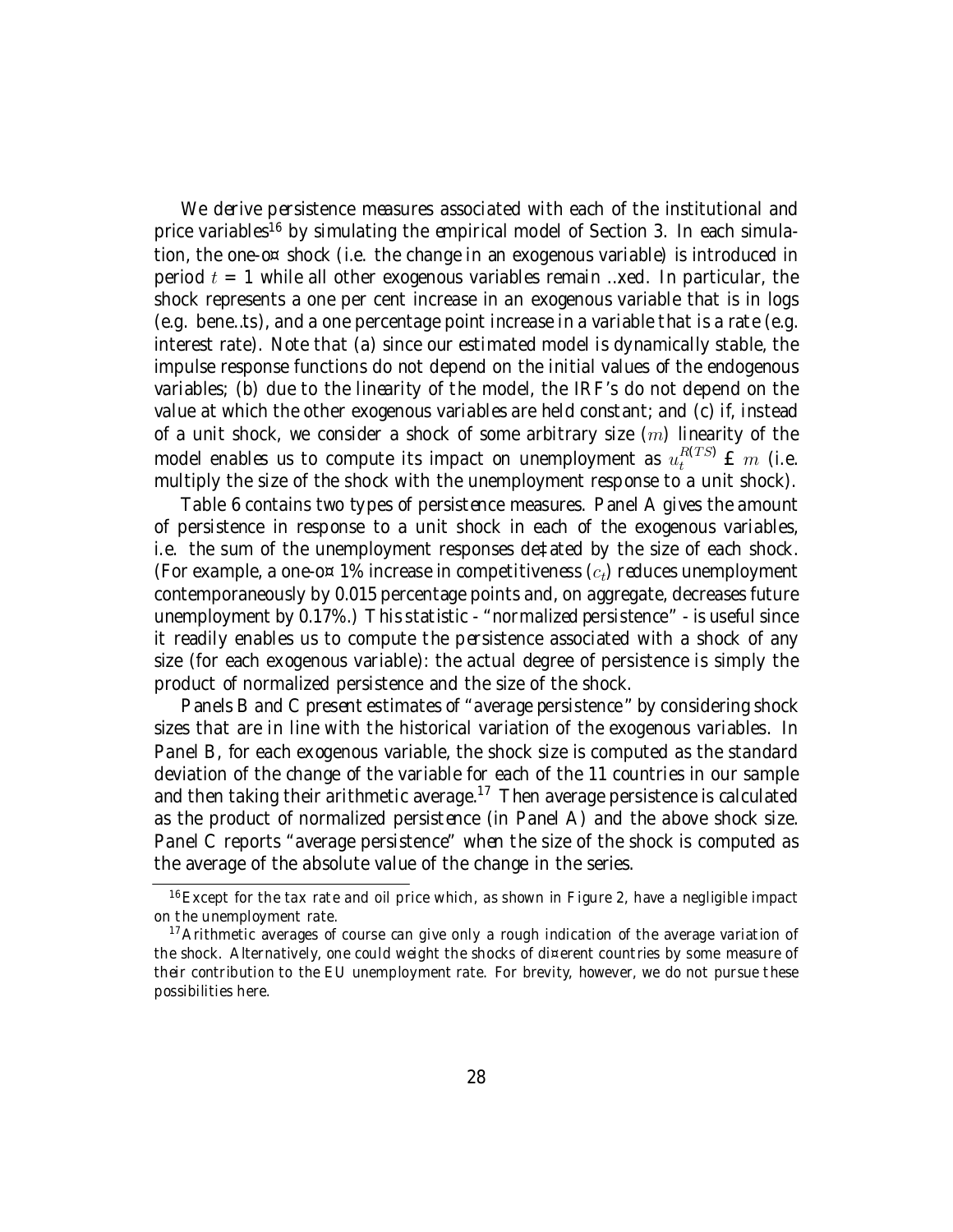Observe that in all cases competitiveness is associated with the highest degree of unemployment persistence, while bene…ts and interest rates are associated with little persistence.

| Table 6: Persistence of temporary shocks (%) |          |          |          |  |  |  |
|----------------------------------------------|----------|----------|----------|--|--|--|
| Panel A                                      | $c_t$    | $b_t$    | $r_t$    |  |  |  |
| size of the shock<br>m                       | 1        |          |          |  |  |  |
| "current" e¤ect<br>R(TS)<br>$u_t$            | $-0.015$ | $-0.003$ | 0.000    |  |  |  |
| "future" e¤ect<br>π                          | $-0.170$ | 0.037    | 0.005    |  |  |  |
| Panel B                                      | $c_t$    | $b_t$    | $r_t$    |  |  |  |
| size of the shock<br>m                       | 6.35     | 4.77     | 1.25     |  |  |  |
| "current" e¤ect<br>R(TS)<br>$u_t$            | $-0.10$  | 0.01     | 0.000    |  |  |  |
| "future" e¤ect<br>π                          | $-1.08$  | 0.17     | 0.006    |  |  |  |
| Panel B                                      | $c_t$    | $b_t$    | $r_t$    |  |  |  |
| size of the shock<br>$m\,$                   | 4.34     | 3.55     | 0.96     |  |  |  |
| "current" e¤ect<br>R(TS)<br>$u_t$            | $-0.07$  | 0.012    | $0.00\,$ |  |  |  |
| "future" e¤ect<br>π                          | -0.74    | 0.13     | 0.005    |  |  |  |

Figure 7 plots the impulse response functions of unemployment to these temporary shocks. Since the shock occurs in period  $t = 1$ , the …gure depicts the changes in unemployment from period 1 onwards (i.e.,  $u_1^{R(TS)}$  $_{1}^{R(TS)}$ ,  $u_{2}^{R(TS)}$  $_{2}^{R(TS)}$ ,  $u_{3}^{R(TS)}$  $_3^{R(TS)}$ ,...).<sup>18</sup>



 $18$ Since the size of the shock does not a¤ect the time path of the responses but only rescales them, the plots in Figure 7 have been generated by a unit size shock.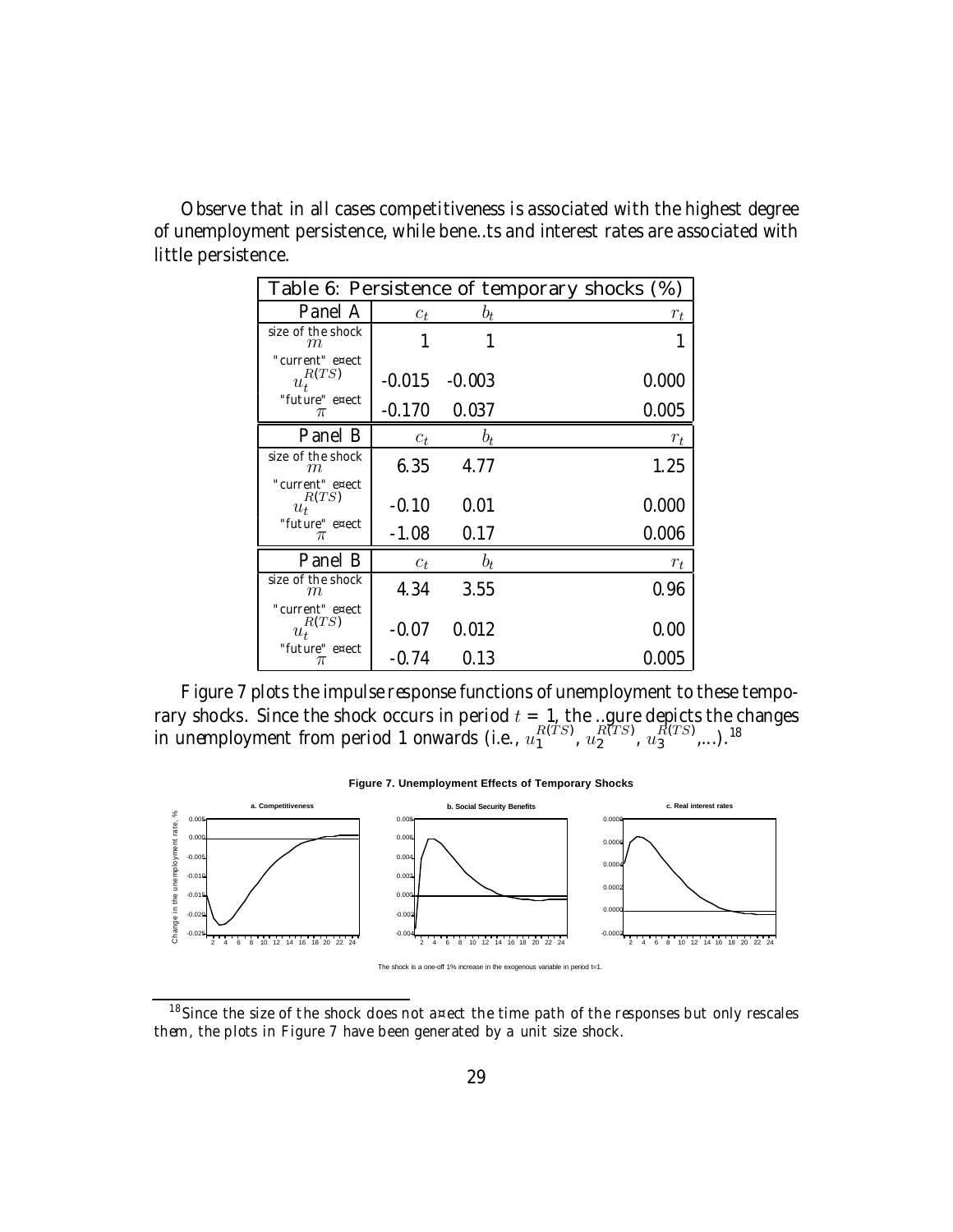Next we examine the unemployment e¤ects of a unit permanent shock  $(PS)$ that starts in period t. Our measure of imperfect responsiveness,  $\rho$ , captures the degree to which unemployment does not adjust fully to the new long-run equilibrium. In particular, it is speci…ed as the sum of the di¤erences through time between (a) the disparity between actual and long-run unemployment in the presence of the shock and (b) this disparity in the absence of the shock. This is equivalent to the di¤erences through time between (a) the disparity between the actual unemployment rate in the presence and absence of the shock  $u_{t+j}^{R(PS)}$  $t+j$ , where  $R(PS)$  stands for the "response  $(R)$  to a permanent shock  $(PS)$ , and (b) the disparity between the long-run unemployment rate in the presence and absence of the shock  $u_{LR}^{R(PS)}$ LR  $\cdot$ <sup>19</sup>

$$
\rho = \frac{\mathbf{X}}{u_{t+j}^{R(PS)}} \mathbf{i} \quad u_{LR}^{R(PS)} \tag{6.2}
$$

In the absence of lagged labour market adjustment processes, unemployment would be "perfectly responsive," i.e.  $\rho$  would be zero. If however the full effects of the permanent labour demand shock emerge only gradually, so that the short-run unemployment e¤ects of the shock are less than the long-run e¤ect, then unemployment will be "under-responsive:"  $\rho < 0$ , i.e. unemployment displays inertia. However if unemployment overshoots its long-run equilibrium, then our measure may be positive, making unemployment "over-responsive:"  $\rho > 0$ . Under hysteresis,  $\rho$  is in...nite.

$$
u_{LR}^{R(PS)} \sim \lim_{j \downarrow 1} u_{t+j}^{R(PS)}.
$$

Moreover, each permanent shocks may be viewed as an in…nite sequence of temporary shocks. Thus, the unemployment response in period  $t + j$ ,  $j = 0$ , to the unit permanent shock may be expressed by the sum of all unemployment responses to the corresponding temporary shocks up to that period:

$$
u_{t+j}^{R(PS)} = \mathbf{X} u_{t+i}^{R(TS)}.
$$

Thus the long-run response to the permanent shock is

$$
u_{LR}^{R(PS)} = \sum_{i=0}^{N} u_{t+i}^{R(TS)} = u_t^{R(TS)} + \pi.
$$

<sup>&</sup>lt;sup>19</sup>The disparity between the long-run unemployment rate in the presence and absence of the shock is de…ned as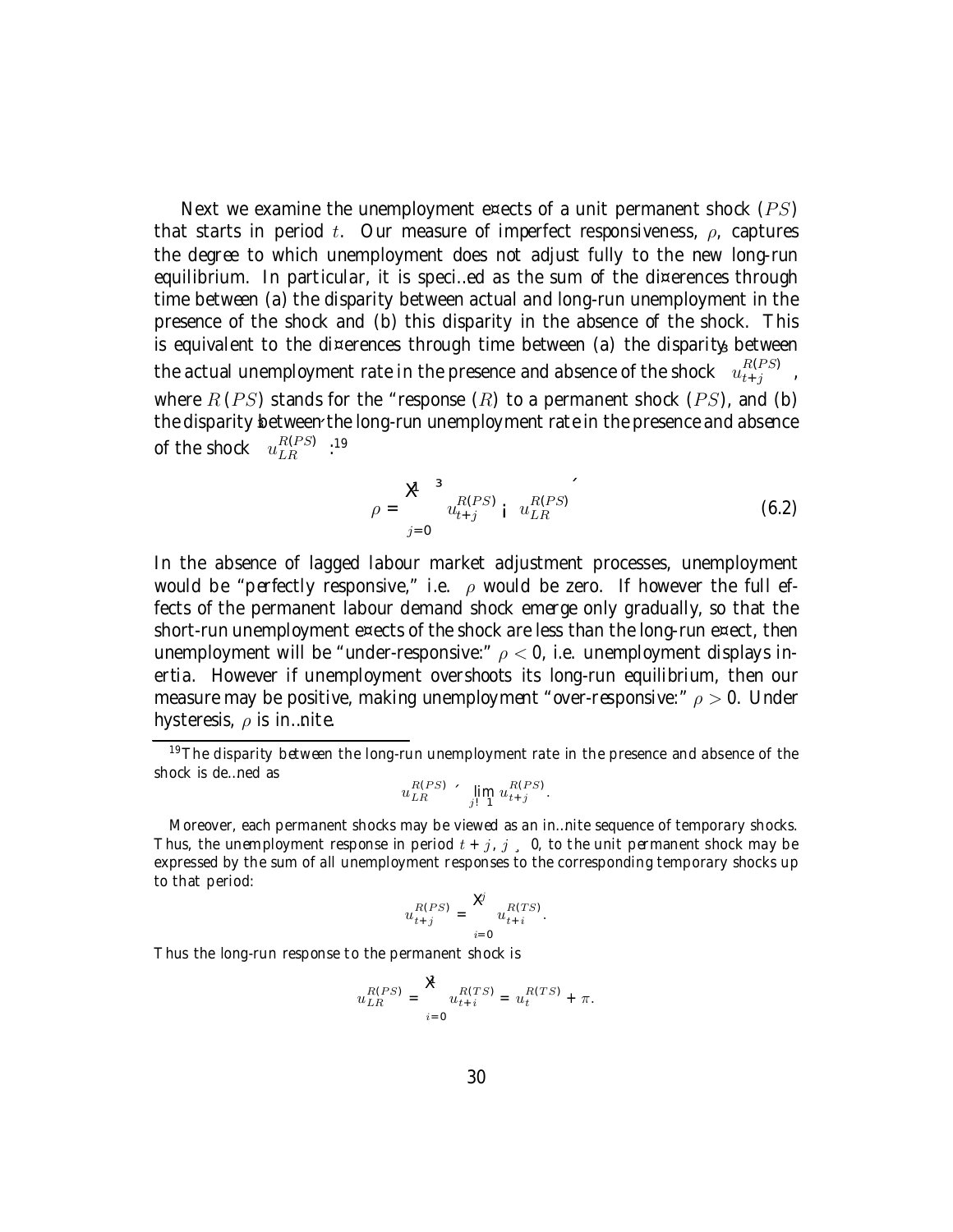The permanent shocks in our model are associated with the growth drivers, viz., the capital stock  $(k_t)$  and working age population  $(z_t)$ . Assuming that these variables are generated by a random walk with drift, we let the permanent shock be represented by a one-o¤ change in their period  $t$  growth rates. Panel A in Table 7 gives the change in the long-run unemployment rate and our measure of imperfect responsiveness for a percentage point decrease (increase) in the growth rate of capital stock (working-age population). For example, a 1% permanent decrease in capital stock leads to a 0.17% increase in the long-run unemployment rate and produces unemployment over-responsiveness of 2.9%. We call this statistic "normalized responsiveness". In our model, the unemployment responds to a permanent shock in both capital stock and population by overshooting, as shown in Figure 8.

| Table 7: Responsiveness to permanent shocks (%) |                                |                                |  |  |  |  |  |
|-------------------------------------------------|--------------------------------|--------------------------------|--|--|--|--|--|
| Panel A                                         | permanent decrease in<br>$k_t$ | permanent increase in<br>$z_t$ |  |  |  |  |  |
| size of the shock<br>m                          | $-1$                           |                                |  |  |  |  |  |
| responsiveness                                  | 2.9                            | 4.56                           |  |  |  |  |  |
| long-run e¤ect<br>R(PS)<br>$u_{L,R}$            | 0.17                           | 0.42                           |  |  |  |  |  |
| Panel B                                         | permanent decrease in<br>$k_t$ | permanent increase in<br>$z_t$ |  |  |  |  |  |
| size of the shock<br>m                          | $-1.30$                        | 0.68                           |  |  |  |  |  |
| responsiveness                                  | 3.77                           | 3.10                           |  |  |  |  |  |
| long-run e¤ect<br>R(PS)<br>$u_{LR}$             | 0.22                           | 0.29                           |  |  |  |  |  |
| Panel C                                         | permanent decrease in<br>$k_t$ | permanent increase in<br>$z_t$ |  |  |  |  |  |
| size of the shock<br>$m_{\iota}$                | $-3.39$                        | 0.61                           |  |  |  |  |  |
| responsiveness                                  | 9.83                           | 2.78                           |  |  |  |  |  |
| long-run e¤ect<br>R(PS)<br>U<br>L R             | 0.58                           | 0.26                           |  |  |  |  |  |

Similarly to our persistence measures, di¤erent sizes of the permanent shock lead to a rescaling of the normalized measures given in Panels B and C of Table 7. One plausible measure of the size of the permanent shock of a growth driver series is obtained by the standard deviation of the change of the series: 1.30 for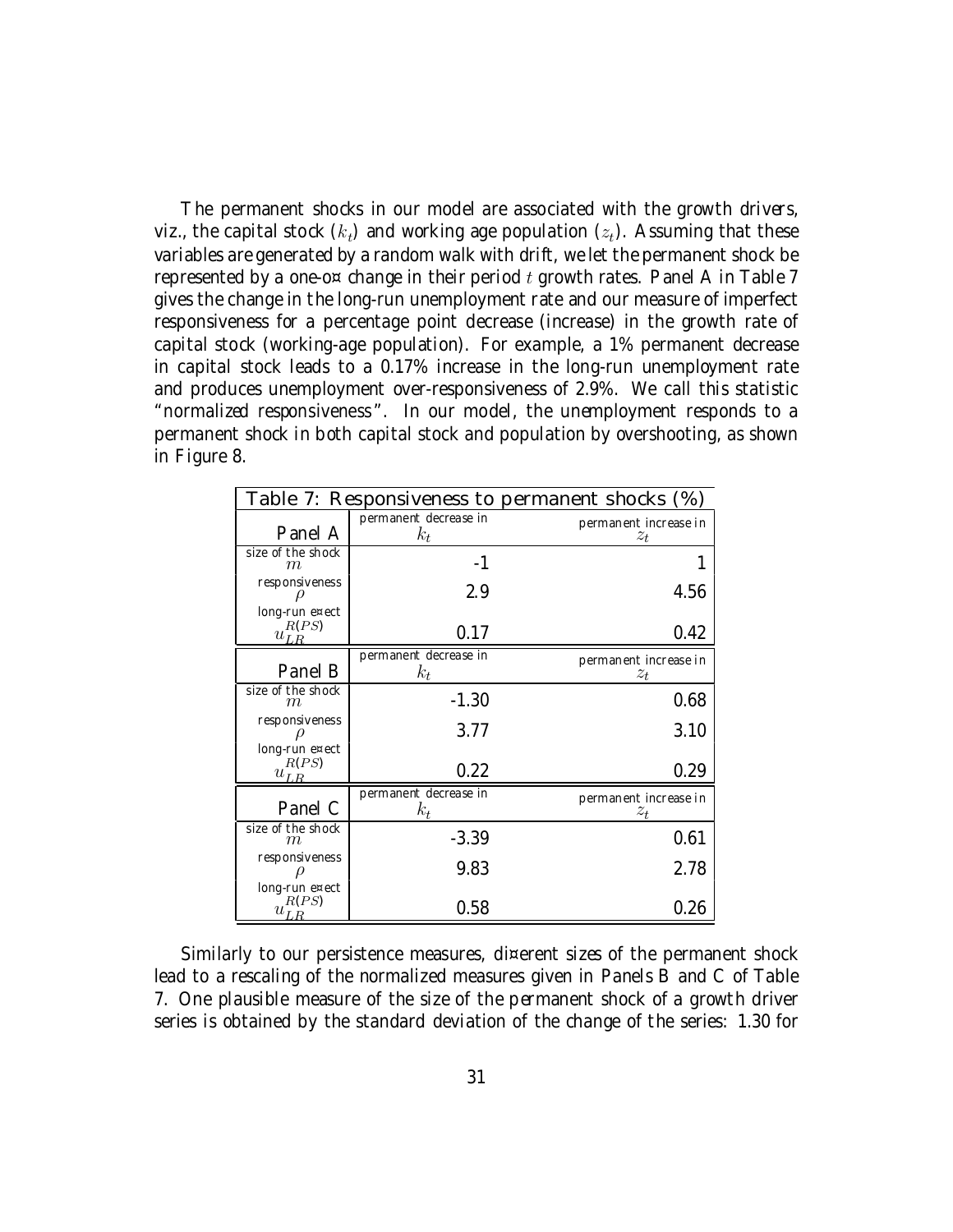capital stock and 0.68 for population.<sup>20</sup> Then "average responsiveness" (in Panel B of Table 7) may be computed as the product of normalized responsiveness and the size of the shock. When capital stock is permanently reduced by 1.3%, unemployment overshoots by 3.77 percentage points before it stabilizes to its new long-run value of 0.22 %. On the other hand, a 0.68% increase in population generates 3.1% of unemployment overshooting until unemployment stabilizes at 0.29%.

An alternative way to measure the size of the shock is by considering the average change (in absolute terms) in the growth driver series: 3.39 for capital stock and 0.61 for population.<sup>21</sup> Panel C of Table 7 shows that a 3.39% (0.61%) permanent decrease (increase) in capital stock (population) yields 9.83 (2.78) percentage points of unemployment overshooting through time. Note that the average responsiveness measures indicate that capital stock is more over-responsive than population (Panels B-C, Table 7). However, when we normalize by the size of the shock capital stock is less over-responsive than population (Panel A, Table 7).

<sup>&</sup>lt;sup>20</sup>Since we assume that (the log of) capital stock is generated by the stochastic process:  $k_t = g + k_{t_1 - 1} + \varepsilon_t$ , the growth rate of capital stck is given by  $\mathfrak{C} k_t = g + \varepsilon_t$ , where  $\varepsilon_t \gg N^{-1} 0, \sigma_k^2$ . Thus a one-o¤ shock to the growth rate  $(\mathfrak{C}k_t)$  gives rise to a permanent change in capital stock. We measure the size of the shock as the standard deviation of the growth rate series,  $\sigma_k$ . (Of course, the size of the shock reported in Table 7 is the arithmetic mean of the standard deviations of the individual countries in our sample.) Under the assumption of normality, this means that there is a 35% chance that the magnitude of the unexpected decrease or increase in the capital stock growth rate is between 0 and  $\sigma_k.$  (Similarly, for population.)

<sup>&</sup>lt;sup>21</sup> In particular, we measure the size of the shock in the capital stock as  $\frac{1}{N}\prod_{i=1}^N\frac{1}{T}\prod_{t=1}^T\mathbf{j}\mathbf{\Phi}_{ki}$  j, where N and T are the number of countries and years in our sample. (Similarly, for the population shock.)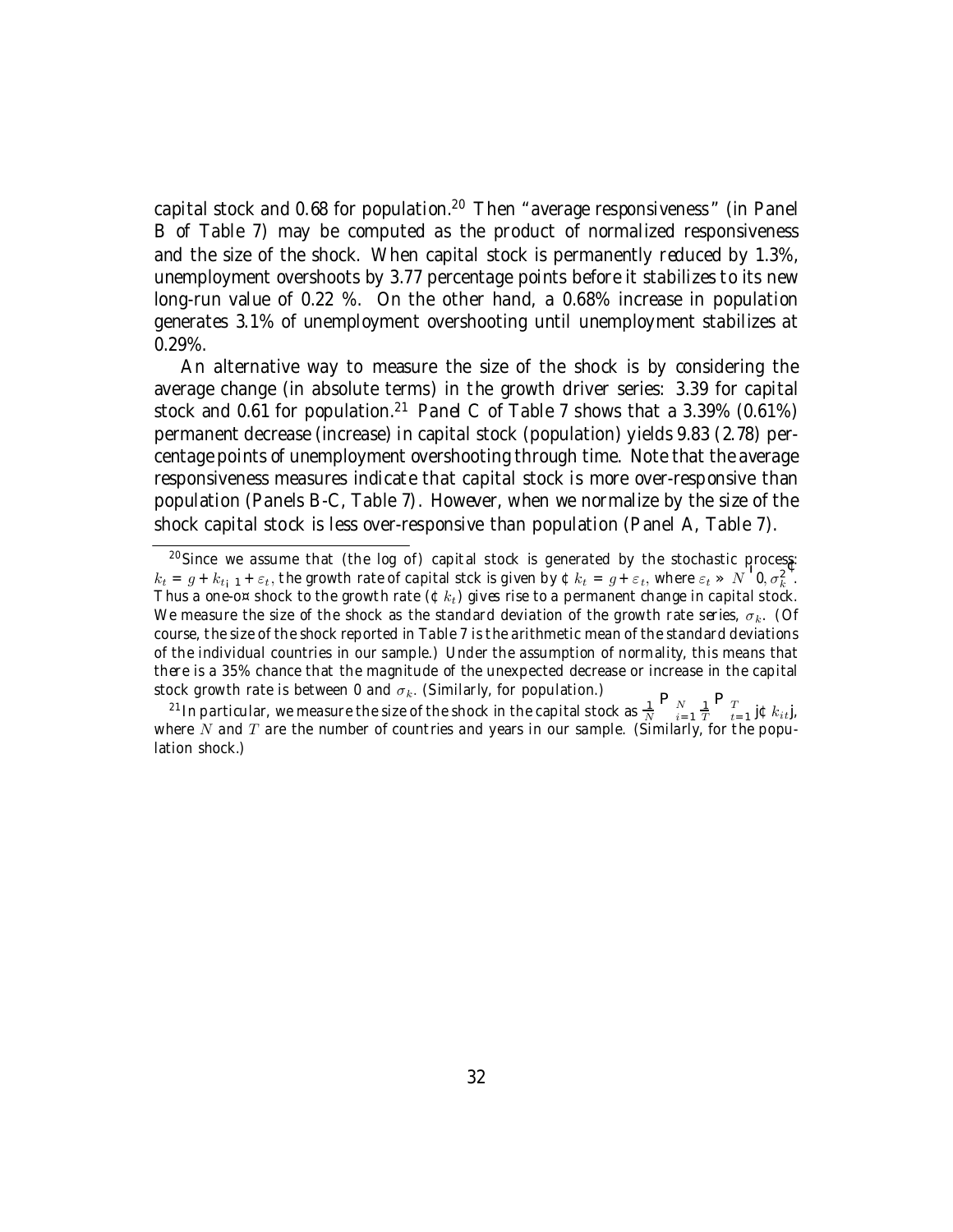#### **Figure 8: Effects of Permanent Shocks**



#### 7. Conclusions

This paper takes a fresh look at the sources of unemployment in the European Union. The analysis focuses on prolonged adjustments to labor market shocks, in the form of changes in institutional variables, price variables, and growth drivers (the capital stock and working-age population). We derive the unemployment responses to these shocks and compute the dynamic contributions of each shock to the movements in unemployment. In this context, it emerges that the growth drivers play a particularly important role in accounting for the main swings in EU unemployment. Regarding the institutional variables, social security bene- …ts play a more important role than taxes; and regarding the price variables, competitiveness plays a more important role than interest rates and oil prices.

We argue that our results di¤er from those in the mainstream literature since we focus on prolonged labor market adjustments in the context of a dynamic multi-equation system. We have shown that single-equation models understate the importance of lagged adjustments.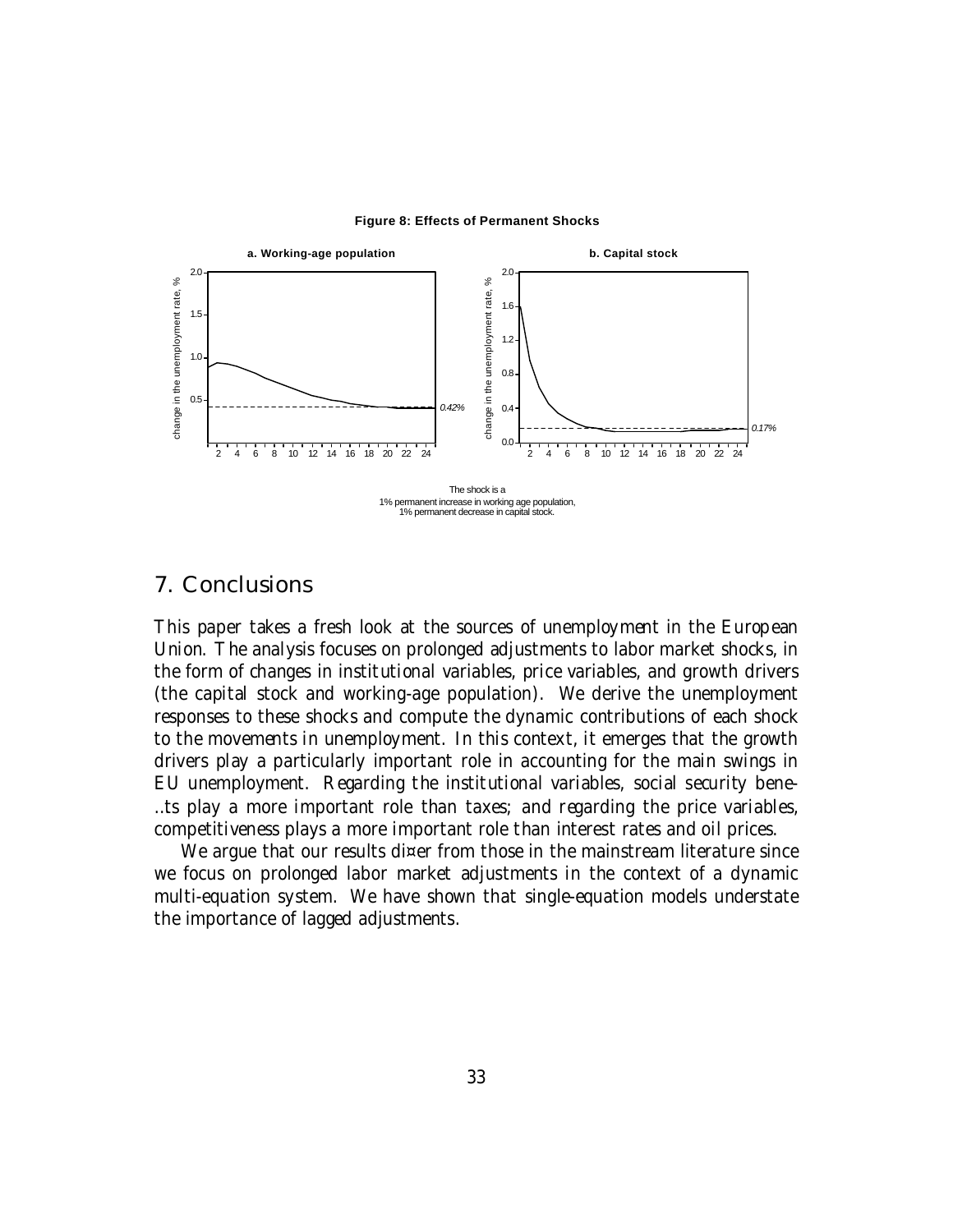#### References

- [1] Baltagi, B. H. (1995): Econometric Analysis of Panel Data, New York: Wiley.
- [2] Baltagi, B. H. and J. M. Gri¢n (1997): "Pooled estimators vs. their heterogeneous counterparts in the context of dynamic demand for gasoline", Journal of Econometrics, No. 77, 303-327.
- [3] Baltagi, B. H. and Kao (2000): "Nonstationary Panels, Cointegration in Panels and Dynamic Panels: A Survey", mimeo.
- [4] Banerjee A. (1999): "Panel Data Unit Roots and Cointegration: An Overview", Oxford Bulletin of Economics and Statistics, special issue, 607- 629.
- [5] Blanchard, O.J. and J. Wolfers (2000): "The Role of Shocks and Institutions in the Rise of European Unemployment: The Aggregate Evidence", Economic Journal, 110, March.
- [6] Daveri, F. and G. Tabellini (2000): Unemployment, Growth and Taxation in Industrial Countries", Economic Policy, 0 (30), 47-88.
- [7] Fisher, R. A. (1932): Statistical Methods for Research Workers, Edinbutgh: Oliver & Boyd.
- [8] Henry, S.G.B. and D.J. Snower (1996), Economic Policies and Unemployment Dynamics in Europe, International Monetary Fund Publications.
- [9] Henry, S.G.B., M. Karanassou, and D.J. Snower (2000), "Adjustment Dynamics and the Natural Rate", Oxford Economic Papers, 52, 178-203.
- [10] Hsiao, C. (1986): Analysis of Panel Data, Cambridge: Cambridge University Press.
- [11] Karanassou, M., and D.J. Snower (1998), "How Labor Market Flexibility A¤ects Unemployment: Long-Term Implications of the Chain Reaction Theory", The Economic Journal, 108, May, 832-849.
- [12] Karanassou, M. and D.J. Snower (2000). "Characteristics of Unemployment Dynamics: The Chain Reaction Approach", IZA Discussion Paper, 127, IZA, Bonn.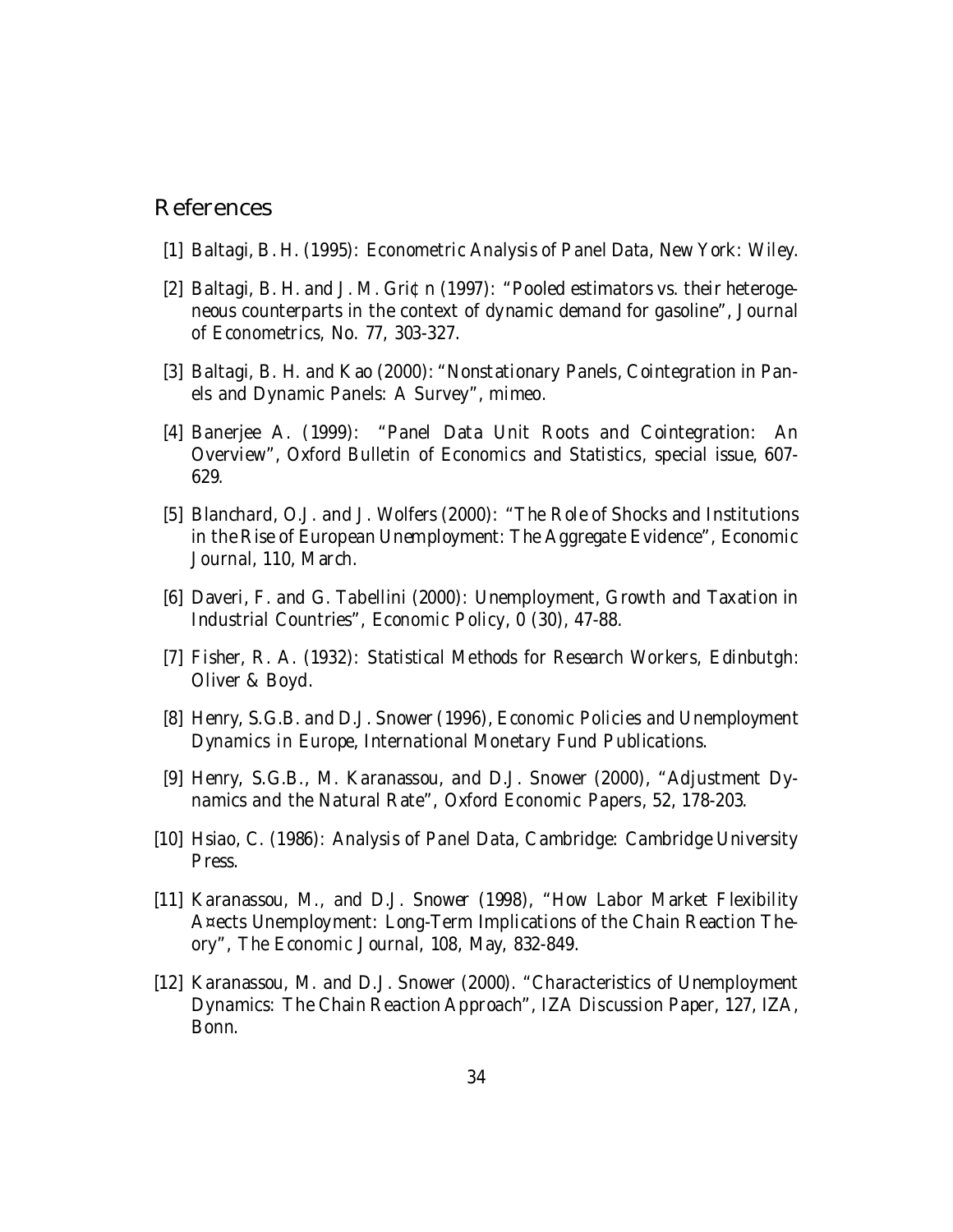- [13] Karanassou, M., H. Sala, and D.J. Snower (2003): "Unemployment in the European Union: A Dynamic Reappraisal", Economic Modelling, 20, 237- 273.
- [14] Layard, P.R.J., S.J. Nickell and R. Jackman (1991): Unemployment: Macroeconomic Performance and the Labor Market, Oxford: Oxford University Press.
- [15] Maddala, G. S. and S. Wu (1999): "A comparative Study of Unit Root Tests with Panel Data and a New Simple Test", Oxford Bulletin of Economics and Statistics, special issue, 631-652.
- [16] Phelps, E. S. (1994): Structural Booms: The Modern Equilibrium Theory of Unemployment, Interest and Assets, Harvard University Press, Cambridge (MA).
- [17] Phelps, E. and G. Zoega (1998): "Natural Rate Theory and Europe's Unemployment", The Economic Journal, 108, pp. 782-801.
- [18] Phelps, E. and G. Zoega (2001): "Structural booms: productivity expectations and asset valuations," Economic Policy, 32, April, 85-126.
- [19] Smith, R. P. (2000): "Estimation and inference with non-stationary panel time-series data", mimeo.